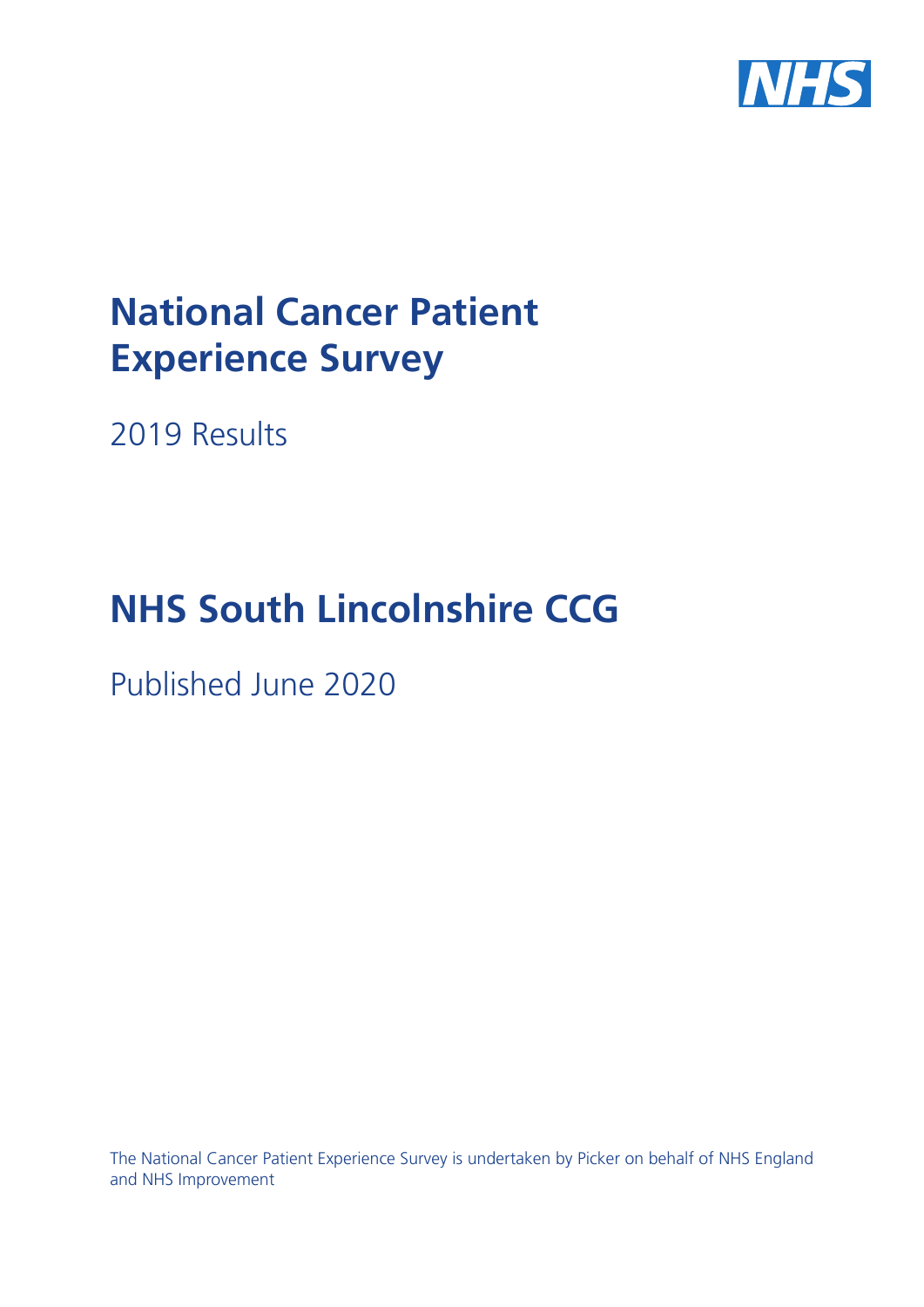# **Executive Summary** Case Mix Adjusted scores

### **Cancer Dashboard Questions**

The following seven questions are included in phase 1 of the Cancer Dashboard developed by Public Health England and NHS England:

Q61. Patient's average rating of care scored from very poor to very good

| $\Omega$ | $\overline{2}$                                                | 3 | 5 | 6 | 7 | 8   | 9 | 10                                                                                            |
|----------|---------------------------------------------------------------|---|---|---|---|-----|---|-----------------------------------------------------------------------------------------------|
|          |                                                               |   |   |   |   | 8.6 |   |                                                                                               |
| 2%       |                                                               |   |   |   |   |     |   | Q18. Patient definitely involved as much as they wanted in decisions about care and treatment |
|          |                                                               |   |   |   |   |     |   | Q19. Patient given the name of a CNS who would support them through their treatment           |
|          | Q20. Patient found it very or quite easy to contact their CNS |   |   |   |   |     |   |                                                                                               |
|          |                                                               |   |   |   |   |     |   | Q39. Patient always felt they were treated with respect and dignity while in hospital         |
| 94%      | leaving hospital                                              |   |   |   |   |     |   | Q41. Hospital staff told patient who to contact if worried about condition or treatment after |
| 55%      | treatment                                                     |   |   |   |   |     |   | Q55. General practice staff definitely did everything they could to support patient during    |

### **Questions Outside Expected Range**

|                                                                                                                       |            | Case Mix Adiusted Scores   |                            |                   |
|-----------------------------------------------------------------------------------------------------------------------|------------|----------------------------|----------------------------|-------------------|
|                                                                                                                       | 2019 Score | Lower<br>Expected<br>Range | Upper<br>Expected<br>Range | National<br>Score |
| Q43. Patient definitely found hospital staff to discuss worries or fears during their outpatient<br>or day case visit | 78%        | 64%                        | 77%                        | 71%               |

|                                                                          |            | Case Mix Adjusted Scores   |                            |                   |
|--------------------------------------------------------------------------|------------|----------------------------|----------------------------|-------------------|
|                                                                          | 2019 Score | Lower<br>Expected<br>Range | Upper<br>Expected<br>Range | National<br>Score |
| Q61. Patient's average rating of care scored from very poor to very good | 8.6        | 8.6                        | 9.0                        | 8.8               |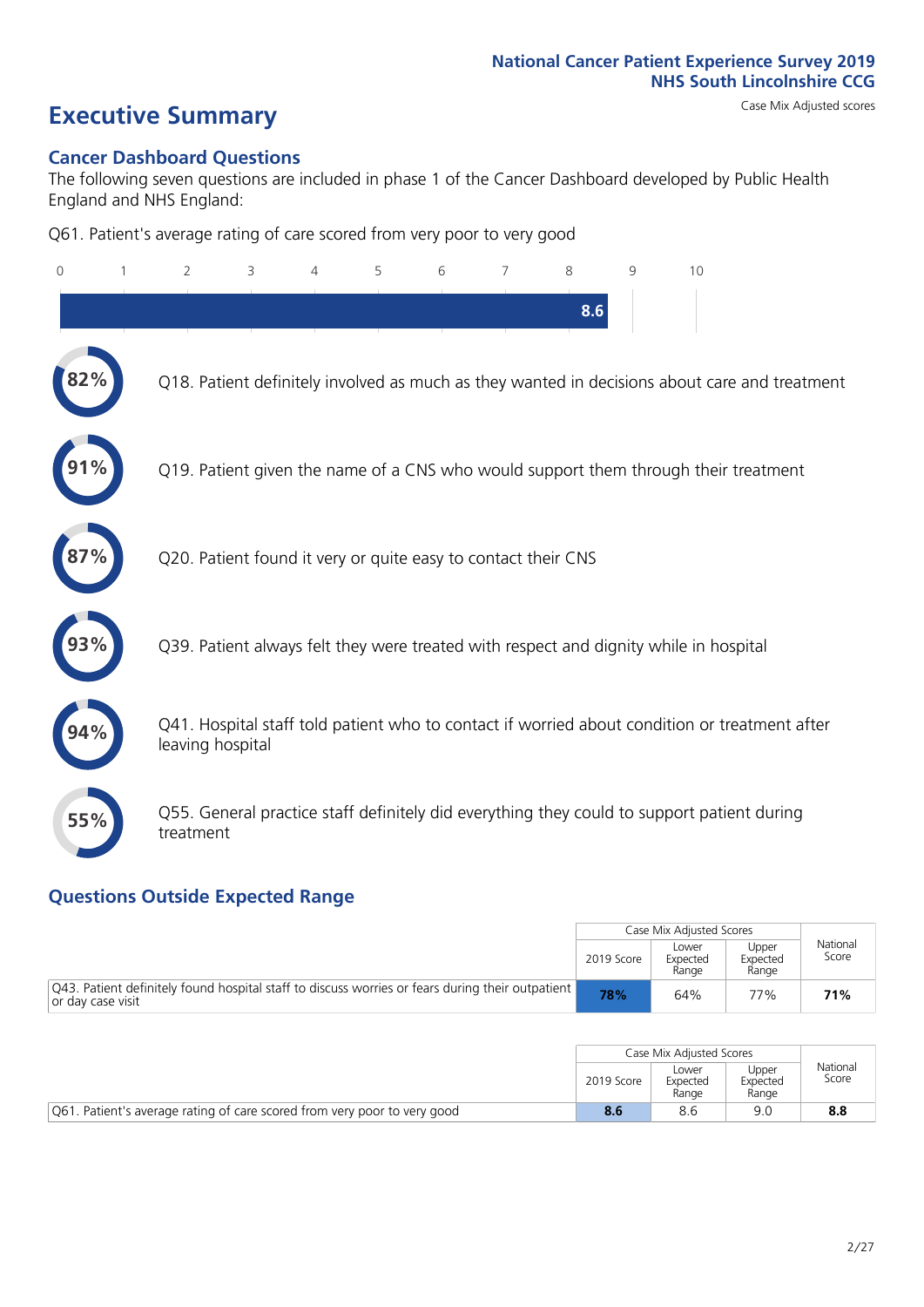## **Introduction**

The National Cancer Patient Experience Survey 2019 is the ninth iteration of the survey first undertaken in 2010. It has been designed to monitor national progress on cancer care; to provide information to drive local quality improvements; to assist commissioners and providers of cancer care; and to inform the work of the various charities and stakeholder groups supporting cancer patients.

The survey was overseen by a national Cancer Patient Experience Advisory Group. This Advisory Group set the principles and objectives of the survey programme and guided questionnaire development. The survey was commissioned and managed by NHS England. The survey provider, Picker, is responsible for designing, running and analysing the survey.

The 2019 survey involved 143 NHS Trusts. Out of 111,366 people, 67,858 people responded to the survey, yielding a response rate of 61%.

# **Methodology**

### **Eligibility, fieldwork and survey methods**

The sample for the survey included all adult (aged 16 and over) NHS patients, with a confirmed primary diagnosis of cancer, discharged from an NHS Trust after an inpatient episode or day case attendance for cancer related treatment in the months of April, May and June 2019. The fieldwork for the survey was undertaken between December 2019 and March 2020.

As in the previous four years, the survey used a mixed mode methodology. Questionnaires were sent by post, with two reminders where necessary, but also included an option to complete the questionnaire online. A Freephone helpline and email was available for respondents to opt out, ask questions about the survey, enable them to complete their questionnaire over the phone and provide access to a translation and interpreting facility for those whose first language was not English.

### **Case-mix adjustment**

Both unadjusted and adjusted scores are presented in this report. Case-mix adjusted scores allows us to account for the impact that differing patient populations might have on results. By using the case-mix adjusted estimates we can obtain a greater understanding of how a CCG is performing given their patient population. The factors taken into account in this case-mix adjustment are gender, age, ethnic group, deprivation, and tumour group.

### **Scoring methodology**

Fifty-two questions from the questionnaire are scored as these questions relate directly to patient experience. For all but one question (Q61), scores are presented as the percentage of positive responses out of all scored responses. For Q61, respondents rate their overall care on a scale of 0 to 10, of which the average was calculated for this question's presented score. The percentages in this report have been rounded to the nearest percentage point. Therefore, in some cases the figures do not appear to add up to 100%.

### **Statistical significance**

In the reporting of 2019 results, appropriate statistical tests have been undertaken to identify unadjusted scores for which the change over time is 'statistically significant'. Thirty-seven scored questions in 2019 have been compared with those of 2018 and a statistically significant change between the two years has been reported where identified.

For the scored questions that are comparable beyond 2018, statistically significant change over the five years has also been reported where identified. A statistically significant difference means that the change in the result is very unlikely to have occurred by sampling variation.

### **Suppression**

### **Question-level suppression**

For scores where the base size per question is  $<$ 21, the score will be suppressed and replaced with an asterisk (\*). The base size will include neutral response options.

### **Double suppression**

If any group within a particular sub-group breakdown (such as the tumour group breakdown) has <21 responses, then the figure for this particular group is suppressed and replaced with an asterisk (\*). If there is only one group within the sub-group breakdown that has <21 respondents, and is therefore suppressed, the group with the next lowest number of respondents is also supressed and replaced with an asterisk (\*) (regardless if it is greater than or less than 21).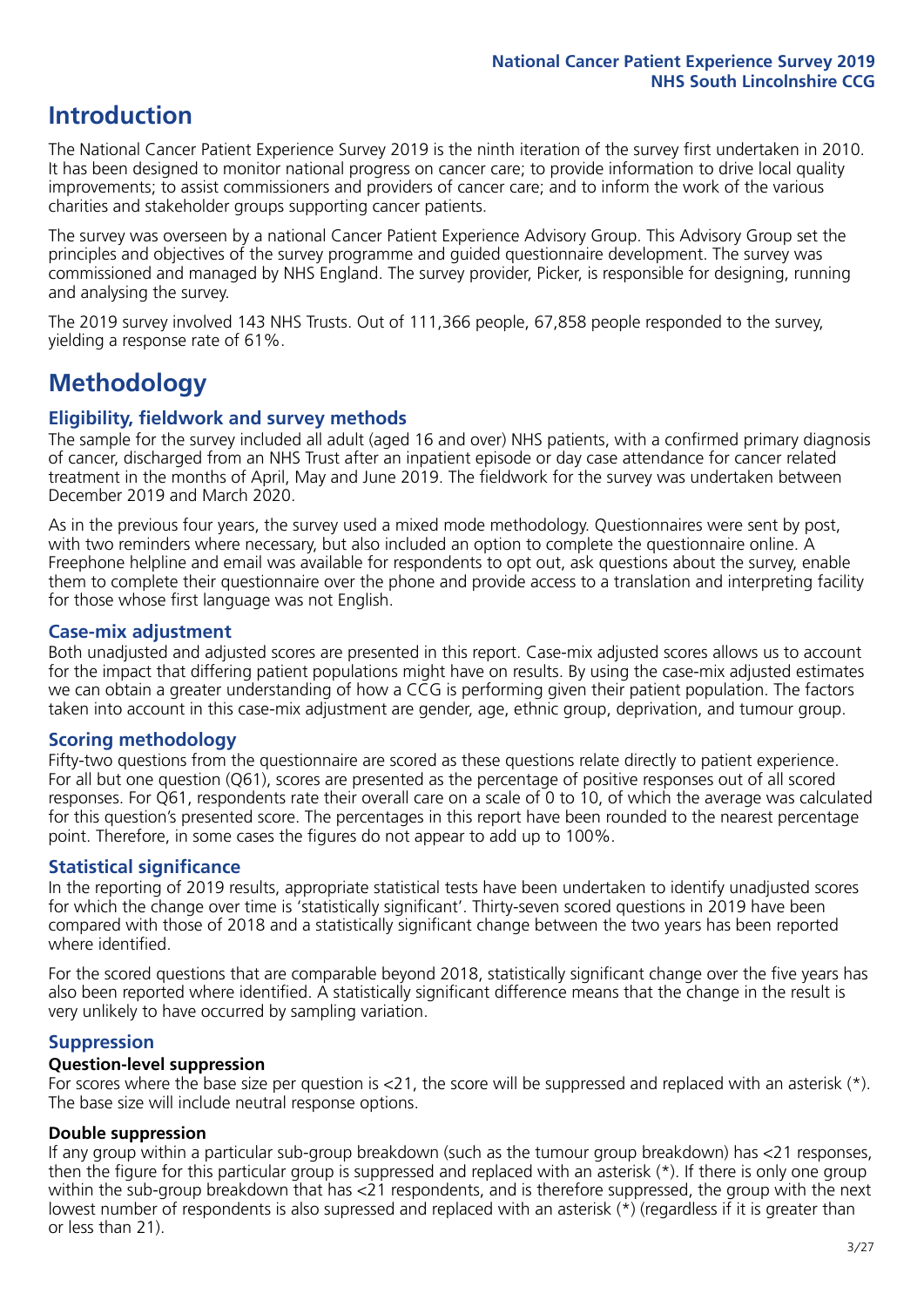# **Understanding the results**

This report shows how this CCG scored for each question in the survey, compared with national results and previous year's results. It is aimed at helping individual CCGs to understand their performance and identify areas for local improvement. Below is a description of the type of results presented within this report and how to understand them.

### **Expected range charts**

The expected range charts in this report show a bar with the lowest and highest score received for each question nationally. Within this bar, an expected range is given (in grey) and a black diamond represents the actual score for this CCG.

CCGs whose score is above the upper limit of the expected range (in the dark blue) are positive outliers, with a score statistically significantly higher than the national mean. This indicates that the CCG performs better than what CCGs of the same size and demographics are expected to perform. The opposite is true if the score is below the lower limit of the expected range (in the light blue); these are negative outliers. For scores within the expected range (in the grey), the score is what we would expect given the CCG's size and demographics.

### **Comparability tables**

The comparability tables show the 2018 and 2019 unadjusted scores for this CCG for each scored question. If there is a significant change from 2018 and 2019 or overall from 2015 to 2019, an arrow will be presented for the direction of change. The adjusted 2019 score will also be presented for each scored question along with the lower and upper expected range and national score. Scores above the upper limit of the expected range will be highlighted dark blue, scores below the lower limit of the expected range will be highlighted light blue, and scores within the lower and upper limit of the expected ranges will be highlighted grey.

### **Tumour type tables**

The tumour type tables show the unadjusted scores for each scored question for each of the 13 tumour groups. The national score for that tumour group is also shown. Unadjusted scores for the same tumour type across different CCGs may not be comparable, as they do not account for the impact that differing patient populations might have on results. Central nervous system is abbreviated as 'CNS' and lower gastrointestinal tract is abbreviated as 'LGT' throughout this report.

### **Year on year charts**

The year on year charts show five columns representing the unadjusted scores of the last five years (2015, 2016, 2017, 2018 and 2019) for each scored question.

### **Notes on specific questions**

Following the development phase of the 2019 survey, several changes were made to the questionnaire. Six scored questions were amended (Q5, Q18, Q30, Q35, Q56 and Q60) and one non-scored question (Q29) was amended that impacted the comparability of questions Q30 to Q41. Of all questions changed or impacted by change, only Q60 is presented with historical comparisons; though the results should be interpreted with caution.

### **Unadjusted data and case-mix adjusted data**

Unadjusted data should be used to see the actual responses from patients relating to the CCG. Case-mix adjusted data, together with expected ranges, should be used to understand whether the results are significantly higher or lower than national results taking account of the patient mix.

### **Further information**

This research was carried out in accordance with the international standard for organisations conducting social research (accreditation to ISO20252:2012; certificate number GB08/74322). The 2019 survey data has been produced and published in line with the Code of Practice for Official Statistics.

For more information on the methodology, please see the Technical Document. It can be viewed along with the 2019 questionnaire and survey quidance on the website at [www.ncpes.co.uk](https://www.ncpes.co.uk/supporting-documents). For all other outputs at National, Trust, CCG and Cancer Alliance level, please see the PDF reports, Excel tables and dashboards at [www.ncpes.co.uk.](https://www.ncpes.co.uk/current-results)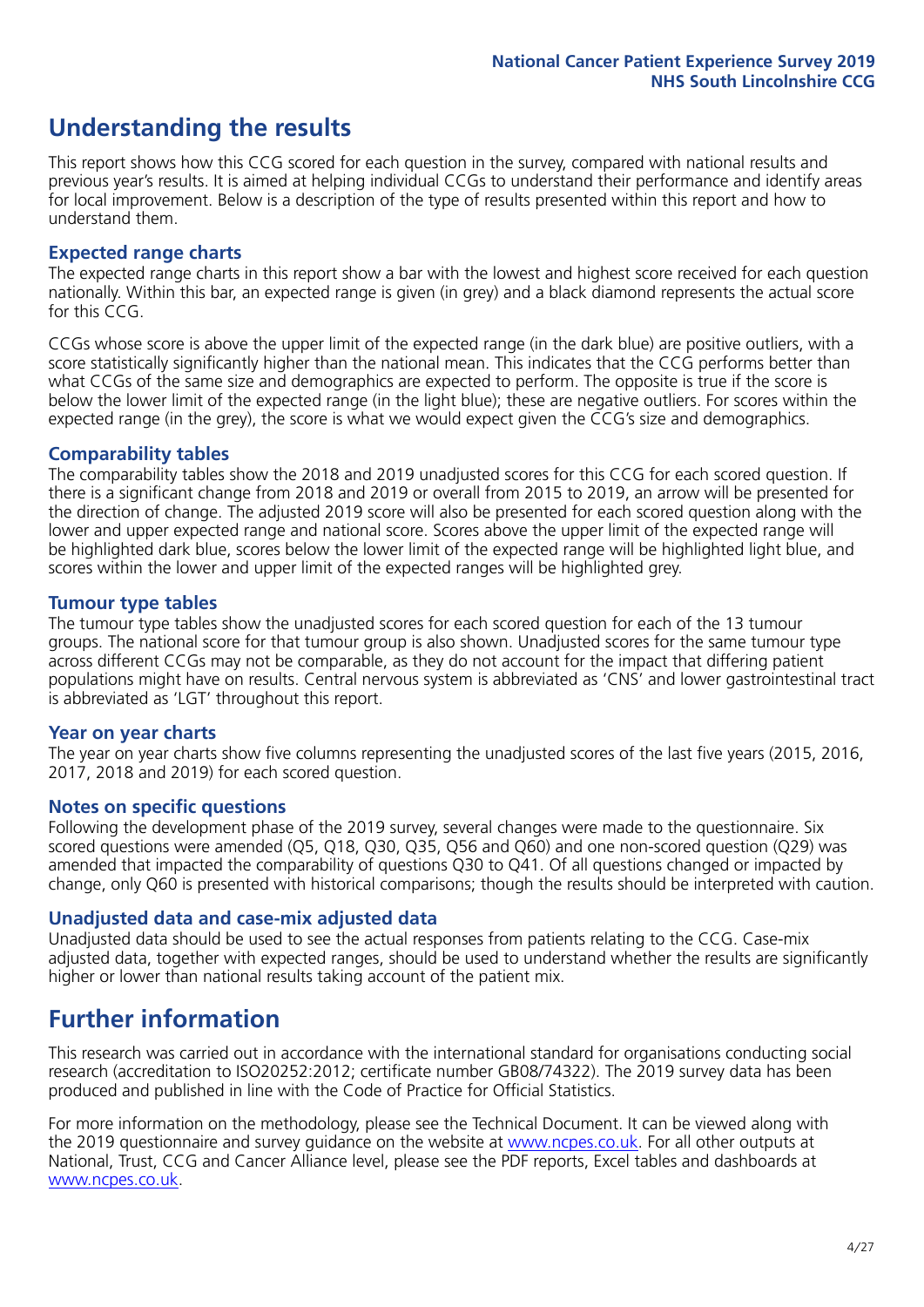### **Response Rate**

### **Overall Response Rate**

241 patients responded out of a total of 379 patients, resulting in a response rate of 64%.

|          | Sample Size | Adjusted<br>Sample | Completed | Response Rate |
|----------|-------------|--------------------|-----------|---------------|
| CCG      | 402         | 379                | 241       | 64%           |
| National | 119,855     | 111,366            | 67,858    | 61%           |

### **Respondents by Survey Type**

|                            | Number of<br>Respondents |
|----------------------------|--------------------------|
| Online                     | 15                       |
| Paper                      | 226                      |
| Phone                      | $\left( \right)$         |
| <b>Translation Service</b> |                          |

### **Respondents by Tumour Group**

|                      | Number of<br>Respondents |
|----------------------|--------------------------|
| Brain / CNS          | ∩                        |
| <b>Breast</b>        | 48                       |
| Colorectal / LGT     | 28                       |
| Gynaecological       | 7                        |
| Haematological       | 32                       |
| <b>Head and Neck</b> | 1 <sub>3</sub>           |
| Lung                 | 5                        |
| Prostate             | 37                       |
| Sarcoma              | 3                        |
| Skin                 | 9                        |
| <b>Upper Gastro</b>  | 6                        |
| Urological           | 34                       |
| Other                | 19                       |

### **Respondents by Age and Gender**

Respondents year of birth has been used to determine age. This information has been amalgamated into 8 age bands. The age and gender distribution for the CCG was as follows:

|        | Age 16-24 | Age 25-34 | Age 35-44 | Age 45-54 | Age 55-64 | Age 65-74 | Age 75-84 | Age 85+ | Total |
|--------|-----------|-----------|-----------|-----------|-----------|-----------|-----------|---------|-------|
| Male   |           |           |           |           | 22        | 49        | 42        | 4       | 124   |
| Female |           |           | 4         | 16        | 26        | 40        | 27        |         | .17   |
| Total  |           |           | 4         | 23        | 48        | 89        | 69        |         | 241   |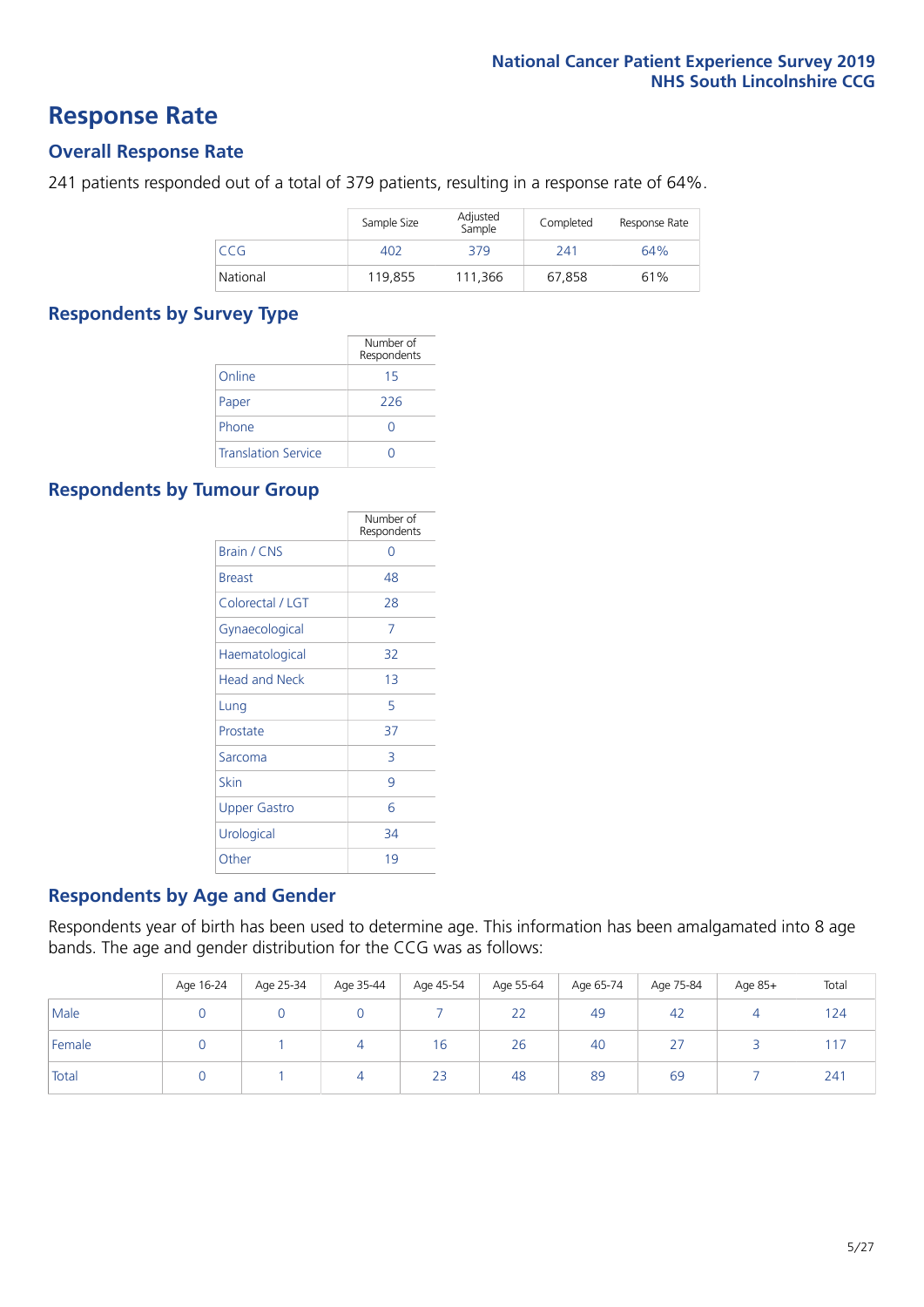# **Expected Range Charts**

| Lower Expected Range<br>Average                                                                                                                                                                                                                                                                                                                                                                                                                                                                                             |    |     |     |     | Upper Expected Range |     |            |                   | Case Mix Adjusted Score |                   |                 |
|-----------------------------------------------------------------------------------------------------------------------------------------------------------------------------------------------------------------------------------------------------------------------------------------------------------------------------------------------------------------------------------------------------------------------------------------------------------------------------------------------------------------------------|----|-----|-----|-----|----------------------|-----|------------|-------------------|-------------------------|-------------------|-----------------|
| <b>SEEING YOUR GP</b><br>Q1. Saw GP once or twice before being told they needed to go to<br>hospital<br>Q2. Patient thought they were seen as soon as necessary                                                                                                                                                                                                                                                                                                                                                             | 0% | 10% | 20% | 30% | 40%                  | 50% | 60%        | 70%               | 80%<br>83%<br>82%       |                   | 90% 100%        |
| <b>DIAGNOSTIC TESTS</b><br>O5. Received all the information needed about the test<br>Q6. The length of time waiting for the test to be done was about<br>right<br>Q7. Test results explained in completely understandable way                                                                                                                                                                                                                                                                                               | 0% | 10% | 20% | 30% | 40%                  | 50% | 60%        | 70%               | 80%<br>82%              | 87%               | 90% 100%<br>96% |
| <b>FINDING OUT WHAT WAS WRONG WITH YOU</b><br>Q10. Patient told they could bring a family member or friend when<br>first told they had cancer<br>Q11. Patient felt they were told sensitively that they had cancer<br>Q12. Patient completely understood the explanation of what was<br>wrong<br>Q13. Patient given easy to understand written information about<br>the type of cancer they had                                                                                                                             | 0% | 10% | 20% | 30% | 40%                  | 50% | 60%        | 70%<br>73%<br>74% | 80%<br>81%              | 89%               | 90% 100%        |
| <b>DECIDING THE BEST TREATMENT FOR YOU</b><br>Q14. Patient felt that treatment options were completely explained<br>Q15. Patient felt possible side effects were definitely explained in<br>an understandable way<br>Q16. Patient definitely given practical advice and support in dealing<br>with side effects of treatment<br>Q17. Patient definitely told about side effects that could affect<br>them in the future<br>Q18. Patient definitely involved as much as they wanted in<br>decisions about care and treatment | 0% | 10% | 20% | 30% | 40%                  | 50% | 60%<br>57% | 70%<br>71%<br>66% | 80%<br>82%<br>82%       |                   | 90% 100%        |
| <b>CLINICAL NURSE SPECIALIST (CNS)</b><br>Q19. Patient given the name of a CNS who would support them<br>through their treatment<br>Q20. Patient found it very or quite easy to contact their CNS<br>Q21. Patient got understandable answers to important questions<br>all or most of the time                                                                                                                                                                                                                              | 0% | 10% | 20% | 30% | 40%                  | 50% | 60%        | 70%               | 80%                     | 91%<br>87%<br>89% | 90% 100%        |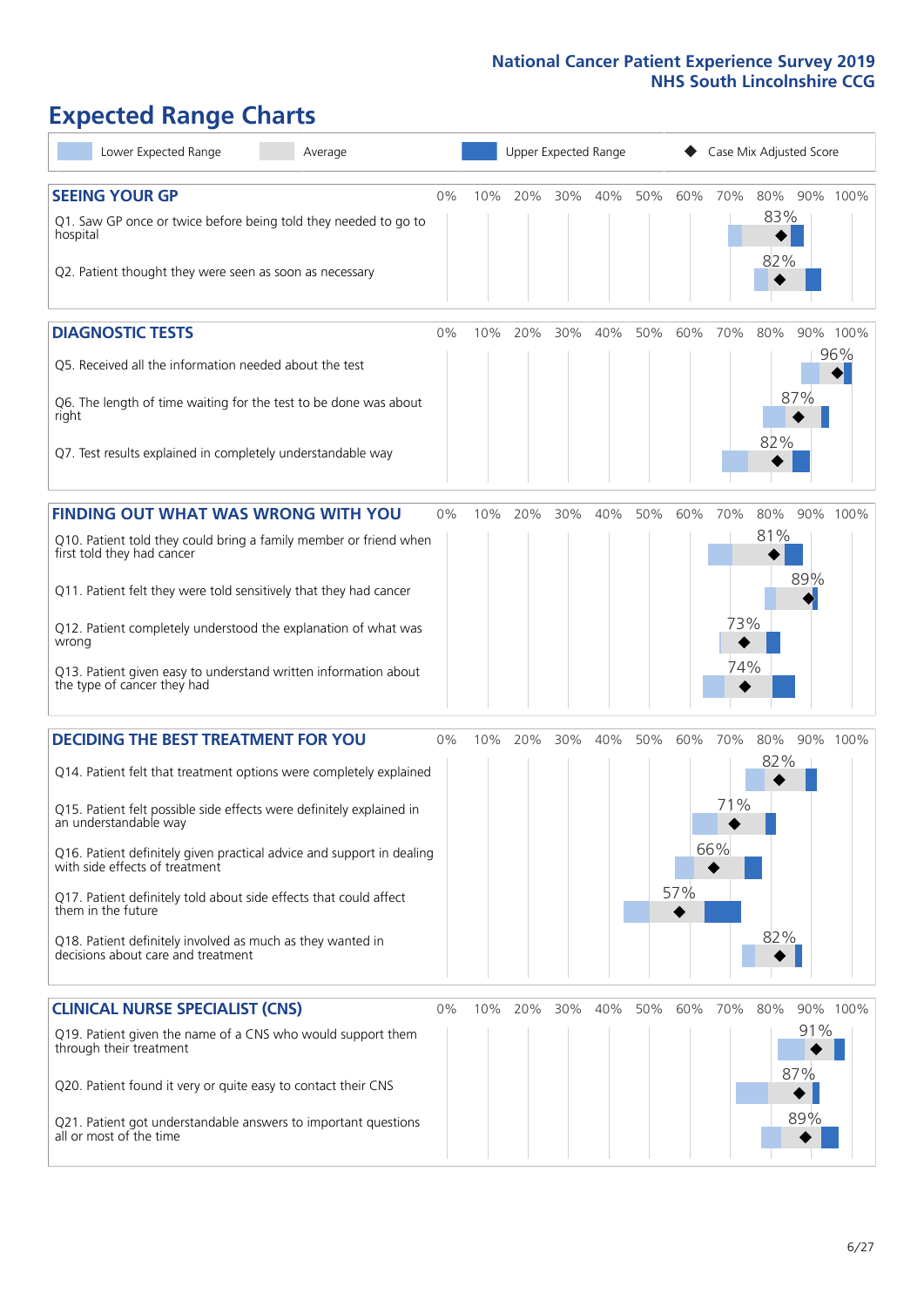# **Expected Range Charts**

| Lower Expected Range<br>Average                                                                                                                                                                                                                                                                                                    |    |     |     |     | Upper Expected Range |     |     |            | Case Mix Adjusted Score |          |
|------------------------------------------------------------------------------------------------------------------------------------------------------------------------------------------------------------------------------------------------------------------------------------------------------------------------------------|----|-----|-----|-----|----------------------|-----|-----|------------|-------------------------|----------|
| <b>SUPPORT FOR PEOPLE WITH CANCER</b><br>Q22. Hospital staff gave information about support or self-help<br>groups for people with cancer<br>Q23. Hospital staff discussed or gave information about the impact<br>cancer could have on day to day activities<br>Q24. Hospital staff gave information on getting financial help or | 0% | 10% | 20% | 30% | 40%                  | 50% | 60% | 70%<br>68% | 80%<br>87%<br>88%       | 90% 100% |
| possible benefits<br>Q25. Hospital staff told patient they could get free prescriptions                                                                                                                                                                                                                                            |    |     |     |     |                      |     |     |            | 89%                     |          |
| <b>OPERATIONS</b>                                                                                                                                                                                                                                                                                                                  | 0% | 10% | 20% | 30% | 40%                  | 50% | 60% | 70%        | 80%                     | 90% 100% |
| Q27. Beforehand, patient had all the information needed about the<br>operation                                                                                                                                                                                                                                                     |    |     |     |     |                      |     |     |            |                         | 96%      |
| Q28. Afterwards, staff completely explained how operation had<br>gone in understandable way                                                                                                                                                                                                                                        |    |     |     |     |                      |     |     | 75%        |                         |          |
| <b>HOSPITAL CARE AS AN INPATIENT</b>                                                                                                                                                                                                                                                                                               | 0% | 10% | 20% | 30% | 40%                  | 50% | 60% | 70%        | 80%                     | 90% 100% |
| Q30. Hospital staff didn't talk in front of patient as if patient wasn't<br>there                                                                                                                                                                                                                                                  |    |     |     |     |                      |     |     |            | 85%                     |          |
| Q31. Patient had confidence and trust in all doctors treating them                                                                                                                                                                                                                                                                 |    |     |     |     |                      |     |     |            | 81%                     |          |
| Q32. Patient's family or someone close definitely felt able to talk to<br>a doctor                                                                                                                                                                                                                                                 |    |     |     |     |                      |     |     |            | 77%                     |          |
| Q33. Patient had confidence and trust in all the ward nurses<br>treating them                                                                                                                                                                                                                                                      |    |     |     |     |                      |     |     |            | 77%                     |          |
| Q34. Patient thought there were always or nearly always enough<br>nurses on duty to care for them                                                                                                                                                                                                                                  |    |     |     |     |                      |     |     | 66%        |                         |          |
| Q35. All hospital staff asked patient what name they prefer to be<br>called by                                                                                                                                                                                                                                                     |    |     |     |     |                      |     |     | 73%        |                         |          |
| Q36. Patient always given enough privacy when discussing<br>condition or treatment                                                                                                                                                                                                                                                 |    |     |     |     |                      |     |     |            | 86%                     |          |
| Q37. Patient definitely found hospital staff to discuss worries or<br>fears during their inpatient visit                                                                                                                                                                                                                           |    |     |     |     |                      |     | 57% |            |                         |          |
| Q38. Hospital staff definitely did everything they could to help<br>control pain                                                                                                                                                                                                                                                   |    |     |     |     |                      |     |     |            | 86%                     |          |
| Q39. Patient always felt they were treated with respect and dignity<br>while in hospital                                                                                                                                                                                                                                           |    |     |     |     |                      |     |     |            | 93%                     |          |
| Q40. Patient given clear written information about what should or<br>should not do after leaving hospital                                                                                                                                                                                                                          |    |     |     |     |                      |     |     |            | 87%                     |          |
| Q41. Hospital staff told patient who to contact if worried about<br>condition or treatment after leaving hospital                                                                                                                                                                                                                  |    |     |     |     |                      |     |     |            | 94%                     |          |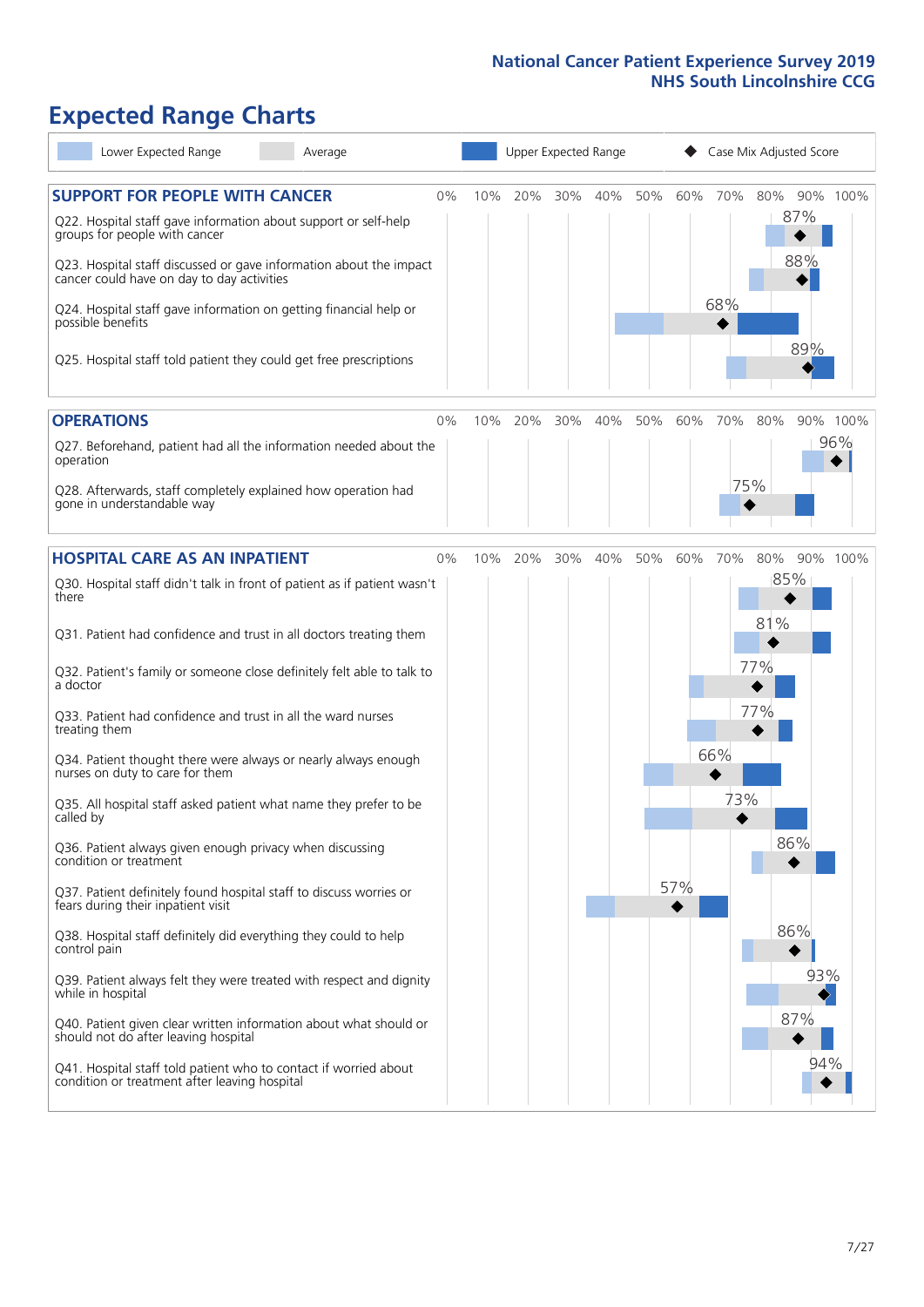# **Expected Range Charts**

| Lower Expected Range<br>Average                                                                                       |             |     |     |     | Upper Expected Range |     |     |     |         | Case Mix Adjusted Score |          |
|-----------------------------------------------------------------------------------------------------------------------|-------------|-----|-----|-----|----------------------|-----|-----|-----|---------|-------------------------|----------|
| <b>HOSPITAL CARE AS A DAY PATIENT / OUTPATIENT 0%</b>                                                                 |             | 10% | 20% | 30% | 40%                  | 50% | 60% |     | 70% 80% |                         | 90% 100% |
| Q43. Patient definitely found hospital staff to discuss worries or<br>fears during their outpatient or day case visit |             |     |     |     |                      |     |     |     | 78%     |                         |          |
| Q44. Cancer doctor had the right documents at patient's last<br>outpatient appointment                                |             |     |     |     |                      |     |     |     |         |                         | 96%      |
| Q46. Beforehand patient completely had all information needed<br>about radiotherapy treatment                         |             |     |     |     |                      |     |     |     |         | 94%                     |          |
| Q47. Patient completely given understandable information about<br>whether radiotherapy was working                    |             |     |     |     |                      |     |     | 65% |         |                         |          |
| Q49. Beforehand patient completely had all information needed<br>about chemotherapy treatment                         |             |     |     |     |                      |     |     |     | 82%     |                         |          |
| Q50. Patient given enough information about whether<br>chemotherapy was working in a completely understandable way    |             |     |     |     |                      |     |     | 71% |         |                         |          |
| <b>HOME CARE AND SUPPORT</b>                                                                                          | 0%          | 10% | 20% | 30% | 40%                  | 50% | 60% | 70% | 80%     |                         | 90% 100% |
| Q51. Hospital staff definitely gave family or someone close all the<br>information needed to help care at home        |             |     |     |     |                      |     | 62% |     |         |                         |          |
| Q52. Patient definitely given enough support from health or social<br>services during treatment                       |             |     |     |     |                      | 45% |     |     |         |                         |          |
| Q53. Patient definitely given enough support from health or social<br>services after treatment                        |             |     |     |     | 41%                  |     |     |     |         |                         |          |
| <b>CARE FROM YOUR GENERAL PRACTICE</b>                                                                                | 0%          | 10% | 20% | 30% | 40%                  | 50% | 60% | 70% | 80%     |                         | 90% 100% |
| Q54. GP given enough information about patient's condition and<br>treatment                                           |             |     |     |     |                      |     |     |     |         | 93%                     |          |
| Q55. General practice staff definitely did everything they could to<br>support patient during treatment               |             |     |     |     |                      |     | 55% |     |         |                         |          |
| YOUR OVERALL NHS CARE                                                                                                 | 0%          | 10% | 20% | 30% | 40%                  | 50% | 60% | 70% | 80%     |                         | 90% 100% |
| Q56. Different people treating and caring for patient always work<br>well together to give best possible care         |             |     |     |     |                      |     |     |     | 76%     |                         |          |
| Q57. Patient given a care plan                                                                                        |             |     |     |     | 42%                  |     |     |     |         |                         |          |
| Q58. Overall the administration of care was good or very good                                                         |             |     |     |     |                      |     |     |     |         | 88%                     |          |
| Q59. Patient felt length of time for attending clinics and<br>appointments for cancer was about right                 |             |     |     |     |                      |     |     | 71% |         |                         |          |
| Q60. Someone discussed with patient whether they would like to<br>take part in cancer research                        |             |     |     | 28% |                      |     |     |     |         |                         |          |
|                                                                                                                       | $\mathbf 0$ |     | 2   | 3   | 4                    | 5   | 6   | 7   | 8       | 9                       | 10       |
| Q61. Patient's average rating of care scored from very poor to very<br>good                                           |             |     |     |     |                      |     |     |     |         | 8.6                     |          |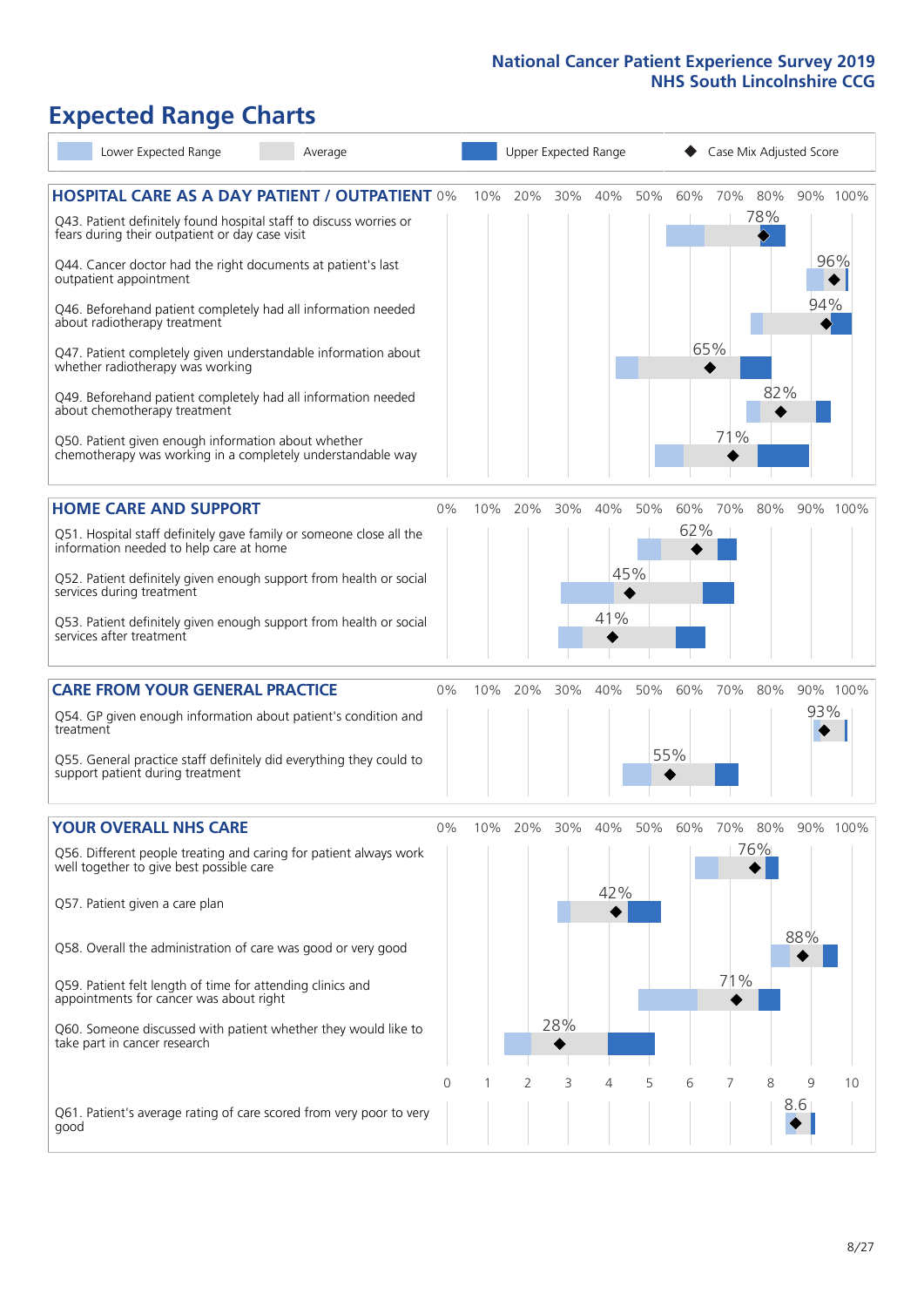# **Comparability Tables**

\* Indicates where a score has been suppressed because there are less than 21 responses.

\*\* No score available for 2018.

 $\triangle$  or  $\nabla$ 

Change 2018-2019: Indicates where 2019 score is significantly higher or lower than 2018 score Change Overall: Indicates significant change overall (2015, 2016, 2017, 2018 and 2019).

Adjusted Score below Lower Expected Range Adjusted Score between Upper and Lower Expected Ranges Adjusted Score above Upper Expected Range

|                                                                             |           |               | Unadjusted Scores |               |                                             |         |               | Case Mix Adjusted Scores |                                     |                   |
|-----------------------------------------------------------------------------|-----------|---------------|-------------------|---------------|---------------------------------------------|---------|---------------|--------------------------|-------------------------------------|-------------------|
|                                                                             | 2018<br>n | 2018<br>Score | 2019<br>n         | 2019<br>Score | $\sim$   Change   Change  <br>2018-<br>2019 | Overall | 2019<br>Score | Lower<br>Range           | Upper<br>Expected Expected<br>Range | National<br>Score |
| <b>SEEING YOUR GP</b>                                                       |           |               |                   |               |                                             |         |               |                          |                                     |                   |
| Q1. Saw GP once or twice before being told they needed to go<br>to hospital | 162       | 83%           | 174               | 84%           |                                             |         | 83%           | 73%                      | 85%                                 | 79%               |
| Q2. Patient thought they were seen as soon as necessary                     | 213       | 88%           | 238               | 83%           |                                             |         | 82%           | 79%                      | 89%                                 | 84%               |
| <b>DIAGNOSTIC TESTS</b>                                                     |           |               |                   |               |                                             |         |               |                          |                                     |                   |

| O5. Received all the information needed about the test                    | $***$ | **  | 206 | 97% |  | 96% | 92% | 98%    | 95% |
|---------------------------------------------------------------------------|-------|-----|-----|-----|--|-----|-----|--------|-----|
| Q6. The length of time waiting for the test to be done was<br>about right | 192   | 93% | 207 | 87% |  | 87% | 84% | $92\%$ | 88% |
| Q7. Test results explained in completely understandable way               | 196   | 80% | 209 | 82% |  | 82% | 74% | 85%    | 80% |

| <b>FINDING OUT WHAT WAS WRONG WITH YOU</b>                                                      |     |     |     |     |  |     |     |     |     |
|-------------------------------------------------------------------------------------------------|-----|-----|-----|-----|--|-----|-----|-----|-----|
| Q10. Patient told they could bring a family member or friend<br>when first told they had cancer | 204 | 82% | 223 | 81% |  | 81% | 70% | 83% | 77% |
| Q11. Patient felt they were told sensitively that they had cancer                               | 215 | 88% | 237 | 89% |  | 89% | 81% | 90% | 86% |
| Q12. Patient completely understood the explanation of what<br>was wrong                         | 217 | 76% | 237 | 75% |  | 73% | 68% | 79% | 73% |
| Q13. Patient given easy to understand written information<br>about the type of cancer they had  | 198 | 80% | 213 | 75% |  | 74% | 69% | 80% | 74% |

| <b>DECIDING THE BEST TREATMENT FOR YOU</b>                                                              |      |      |     |     |     |     |     |     |
|---------------------------------------------------------------------------------------------------------|------|------|-----|-----|-----|-----|-----|-----|
| Q14. Patient felt that treatment options were completely<br>explained                                   | 190  | 83%  | 207 | 82% | 82% | 78% | 89% | 83% |
| Q15. Patient felt possible side effects were definitely explained<br>In an understandable way           | 205  | 77%  | 221 | 71% | 71% | 67% | 79% | 73% |
| Q16. Patient definitely given practical advice and support in<br>dealing with side effects of treatment | 204  | 73%  | 222 | 66% | 66% | 61% | 73% | 67% |
| Q17. Patient definitely told about side effects that could affect<br>them in the future                 | 195  | 61%  | 203 | 58% | 57% | 50% | 64% | 57% |
| Q18. Patient definitely involved as much as they wanted in<br>decisions about care and treatment        | $**$ | $**$ | 232 | 83% | 82% | 76% | 86% | 81% |

| <b>CLINICAL NURSE SPECIALIST (CNS)</b>                                                    |     |     |     |     |     |     |     |     |
|-------------------------------------------------------------------------------------------|-----|-----|-----|-----|-----|-----|-----|-----|
| Q19. Patient given the name of a CNS who would support them<br>through their treatment    | 205 | 88% | 226 | 91% | 91% | 88% | 96% | 92% |
| Q20. Patient found it very or quite easy to contact their CNS                             | 157 | 90% | 176 | 87% | 87% | 79% | 90% | 85% |
| Q21. Patient got understandable answers to important<br>questions all or most of the time | 153 | 90% | 175 | 89% | 89% | 83% | 92% | 87% |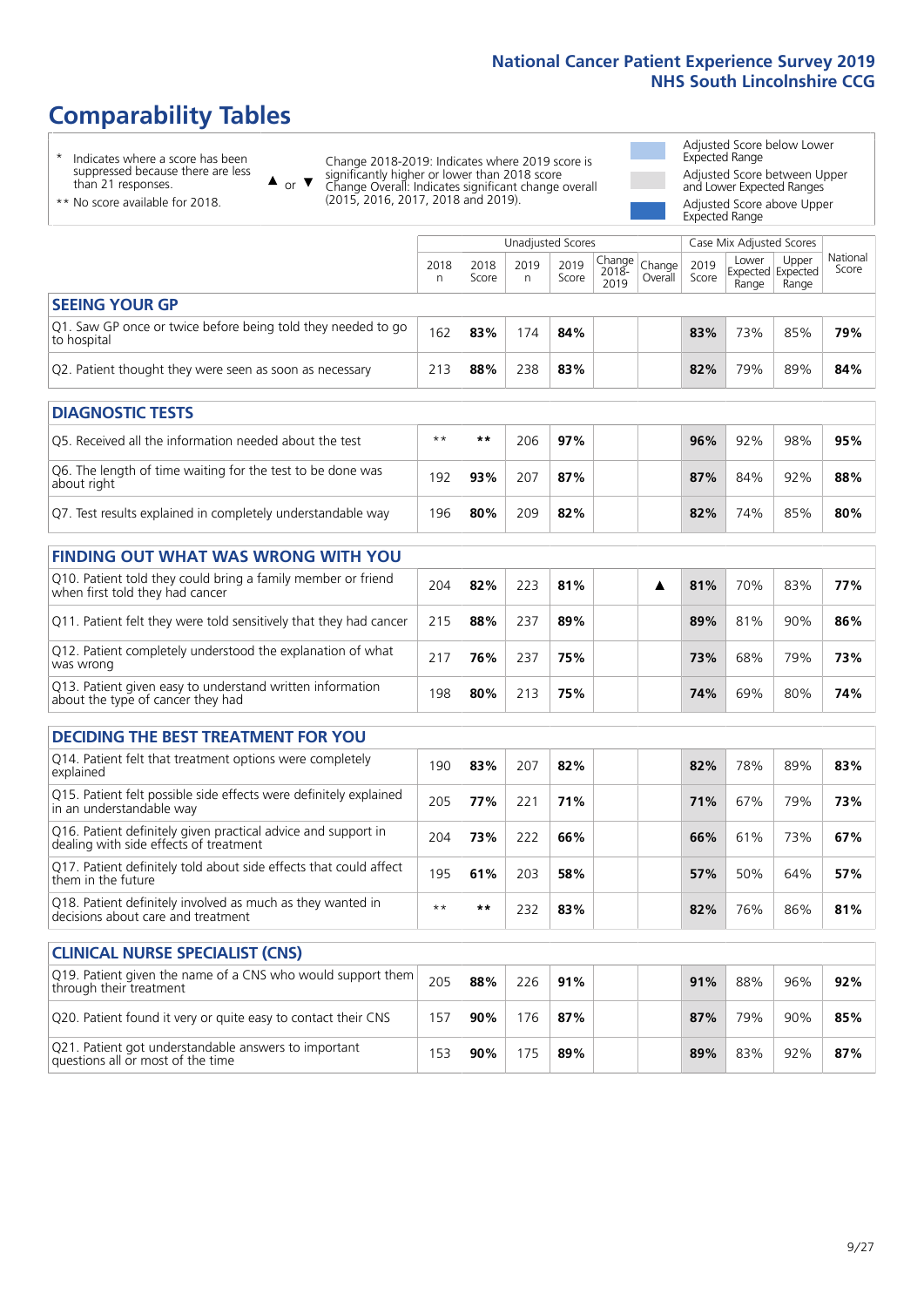# **Comparability Tables**

\* Indicates where a score has been suppressed because there are less than 21 responses.

\*\* No score available for 2018.

 $\triangle$  or  $\nabla$ 

Change 2018-2019: Indicates where 2019 score is significantly higher or lower than 2018 score Change Overall: Indicates significant change overall (2015, 2016, 2017, 2018 and 2019).

Adjusted Score below Lower Expected Range Adjusted Score between Upper and Lower Expected Ranges Adjusted Score above Upper Expected Range

|                                                                                                                   |              |               |           | <b>Unadjusted Scores</b> |                         |                   |               | Case Mix Adjusted Scores            |                |                   |
|-------------------------------------------------------------------------------------------------------------------|--------------|---------------|-----------|--------------------------|-------------------------|-------------------|---------------|-------------------------------------|----------------|-------------------|
|                                                                                                                   | 2018<br>n    | 2018<br>Score | 2019<br>n | 2019<br>Score            | Change<br>2018-<br>2019 | Change<br>Overall | 2019<br>Score | Lower<br>Expected Expected<br>Range | Upper<br>Range | National<br>Score |
| <b>SUPPORT FOR PEOPLE WITH CANCER</b>                                                                             |              |               |           |                          |                         |                   |               |                                     |                |                   |
| Q22. Hospital staff gave information about support or self-help<br>groups for people with cancer                  | 168          | 88%           | 190       | 87%                      |                         |                   | 87%           | 83%                                 | 93%            | 88%               |
| Q23. Hospital staff discussed or gave information about the<br>impact cancer could have on day to day activities  | 142          | 86%           | 157       | 88%                      |                         |                   | 88%           | 78%                                 | 90%            | 84%               |
| Q24. Hospital staff gave information on getting financial help or<br>possible benefits                            | 114          | 58%           | 110       | 66%                      |                         |                   | 68%           | 53%                                 | 72%            | 63%               |
| Q25. Hospital staff told patient they could get free prescriptions                                                | 82           | 82%           | 87        | 89%                      |                         |                   | 89%           | 74%                                 | 90%            | 82%               |
| <b>OPERATIONS</b>                                                                                                 |              |               |           |                          |                         |                   |               |                                     |                |                   |
| Q27. Beforehand, patient had all the information needed about<br>the operation                                    | 109          | 96%           | 136       | 96%                      |                         |                   | 96%           | 93%                                 | 99%            | 96%               |
| Q28. Afterwards, staff completely explained how operation had<br>gone in understandable way                       | 110          | 84%           | 135       | 75%                      |                         |                   | 75%           | 72%                                 | 86%            | 79%               |
| <b>HOSPITAL CARE AS AN INPATIENT</b>                                                                              |              |               |           |                          |                         |                   |               |                                     |                |                   |
| Q30. Hospital staff didn't talk in front of patient as if patient<br>wasn't there                                 | $**$         | **            | 120       | 86%                      |                         |                   | 85%           | 77%                                 | 90%            | 84%               |
| Q31. Patient had confidence and trust in all doctors treating<br>them                                             | $\star\star$ | **            | 120       | 81%                      |                         |                   | 81%           | 77%                                 | 90%            | 84%               |
| Q32. Patient's family or someone close definitely felt able to talk<br>to a doctor                                | $\star\star$ | **            | 99        | 76%                      |                         |                   | 77%           | 63%                                 | 81%            | 72%               |
| Q33. Patient had confidence and trust in all the ward nurses<br>treating them                                     | $\star\star$ | **            | 120       | 77%                      |                         |                   | 77%           | 66%                                 | 82%            | 74%               |
| Q34. Patient thought there were always or nearly always<br>enough nurses on duty to care for them                 | $**$         | $***$         | 119       | 66%                      |                         |                   | 66%           | 56%                                 | 73%            | 64%               |
| Q35. All hospital staff asked patient what name they prefer to<br>be called by                                    | $**$         | **            | 120       | 73%                      |                         |                   | 73%           | 60%                                 | 81%            | 71%               |
| Q36. Patient always given enough privacy when discussing<br>condition or treatment                                | $\star\star$ | **            | 119       | 86%                      |                         |                   | 86%           | 78%                                 | 91%            | 85%               |
| Q37. Patient definitely found hospital staff to discuss worries or<br>fears during their inpatient visit          | $\star\star$ | **            | 87        | 56%                      |                         |                   | 57%           | 41%                                 | 62%            | 52%               |
| Q38. Hospital staff definitely did everything they could to help<br>control pain                                  | $\star\star$ | **            | 105       | 86%                      |                         |                   | 86%           | 76%                                 | 90%            | 83%               |
| Q39. Patient always felt they were treated with respect and<br>dignity while in hospital                          | $\star\star$ | **            | 120       | 93%                      |                         |                   | 93%           | 82%                                 | 94%            | 88%               |
| Q40. Patient given clear written information about what should<br>or should not do after leaving hospital         | $**$         | **            | 107       | 88%                      |                         |                   | 87%           | 79%                                 | 93%            | 86%               |
| Q41. Hospital staff told patient who to contact if worried about<br>condition or treatment after leaving hospital | $**$         | **            | 116       | 94%                      |                         |                   | 94%           | 90%                                 | 98%            | 94%               |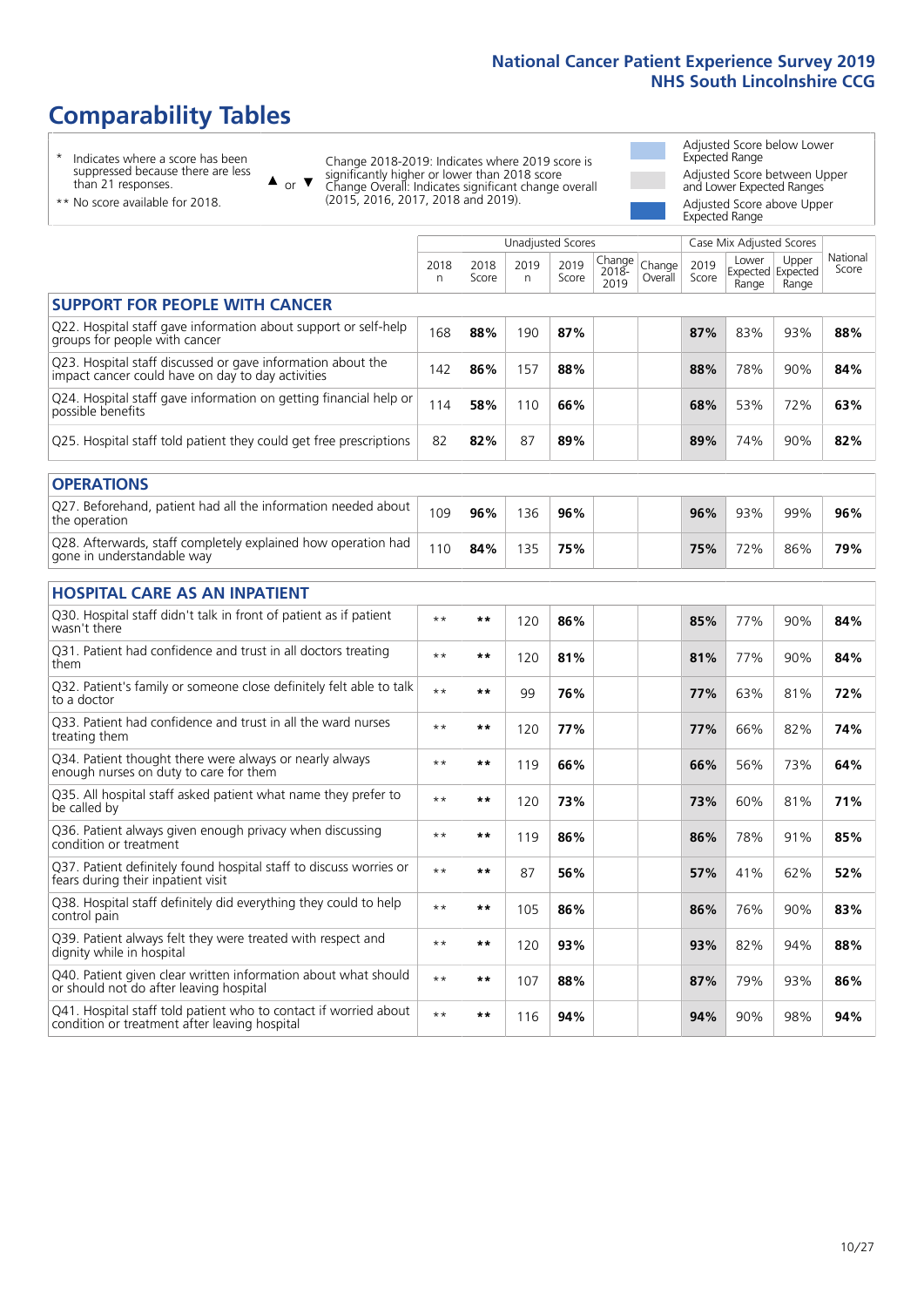# **Comparability Tables**

\* Indicates where a score has been suppressed because there are less than 21 responses.

\*\* No score available for 2018.

 $\triangle$  or  $\nabla$ 

Change 2018-2019: Indicates where 2019 score is significantly higher or lower than 2018 score Change Overall: Indicates significant change overall (2015, 2016, 2017, 2018 and 2019).

Adjusted Score below Lower Expected Range Adjusted Score between Upper and Lower Expected Ranges Adjusted Score above Upper Expected Range

|                                                                                                                       |              |               | <b>Unadjusted Scores</b> |               |                         |                         |               | Case Mix Adjusted Scores |                                     |                   |
|-----------------------------------------------------------------------------------------------------------------------|--------------|---------------|--------------------------|---------------|-------------------------|-------------------------|---------------|--------------------------|-------------------------------------|-------------------|
|                                                                                                                       | 2018<br>n    | 2018<br>Score | 2019<br>n                | 2019<br>Score | Change<br>2018-<br>2019 | Change<br>Overall       | 2019<br>Score | Lower<br>Range           | Upper<br>Expected Expected<br>Range | National<br>Score |
| <b>HOSPITAL CARE AS A DAY PATIENT / OUTPATIENT</b>                                                                    |              |               |                          |               |                         |                         |               |                          |                                     |                   |
| Q43. Patient definitely found hospital staff to discuss worries or<br>fears during their outpatient or day case visit | 152          | 76%           | 171                      | 78%           |                         |                         | 78%           | 64%                      | 77%                                 | 71%               |
| Q44. Cancer doctor had the right documents at patient's last<br>outpatient appointment                                | 185          | 97%           | 210                      | 96%           |                         |                         | 96%           | 93%                      | 99%                                 | 96%               |
| Q46. Beforehand patient completely had all information needed<br>about radiotherapy treatment                         | 49           | 98%           | 63                       | 94%           |                         |                         | 94%           | 78%                      | 95%                                 | 86%               |
| Q47. Patient completely given understandable information<br>about whether radiotherapy was working                    | 36           | 86%           | 58                       | 64%           |                         |                         | 65%           | 47%                      | 72%                                 | 60%               |
| Q49. Beforehand patient completely had all information needed<br>about chemotherapy treatment                         | 89           | 90%           | 108                      | 82%           |                         |                         | 82%           | 77%                      | 91%                                 | 84%               |
| Q50. Patient given enough information about whether<br>chemotherapy was working in a completely understandable way    | 86           | 72%           | 99                       | 70%           |                         |                         | 71%           | 58%                      | 77%                                 | 68%               |
| <b>HOME CARE AND SUPPORT</b>                                                                                          |              |               |                          |               |                         |                         |               |                          |                                     |                   |
| Q51. Hospital staff definitely gave family or someone close all<br>the information needed to help care at home        | 171          | 61%           | 189                      | 62%           |                         |                         | 62%           | 53%                      | 67%                                 | 60%               |
| Q52. Patient definitely given enough support from health or<br>social services during treatment                       | 89           | 54%           | 99                       | 45%           |                         |                         | 45%           | 41%                      | 63%                                 | 52%               |
| Q53. Patient definitely given enough support from health or<br>social services after treatment                        | 48           | 42%           | 71                       | 41%           |                         |                         | 41%           | 33%                      | 57%                                 | 45%               |
| CARE FROM YOUR GENERAL PRACTICE                                                                                       |              |               |                          |               |                         |                         |               |                          |                                     |                   |
| Q54. GP given enough information about patient's condition<br>and treatment                                           | 168          | 97%           | 195                      | 94%           |                         |                         | 93%           | 92%                      | 98%                                 | 95%               |
| Q55. General practice staff definitely did everything they could<br>to support patient during treatment               | 136          | 58%           | 155                      | 56%           |                         | $\overline{\textbf{v}}$ | 55%           | 50%                      | 66%                                 | 58%               |
| YOUR OVERALL NHS CARE                                                                                                 |              |               |                          |               |                         |                         |               |                          |                                     |                   |
| Q56. Different people treating and caring for patient always<br>work well together to give best possible care         | $\star\star$ | $***$         | 223                      | 77%           |                         |                         | 76%           | 67%                      | 79%                                 | 73%               |
| Q57. Patient given a care plan                                                                                        | 159          | 38%           | 182                      | 41%           |                         |                         | 42%           | 31%                      | 45%                                 | 38%               |
| Q58. Overall the administration of care was good or very good                                                         | 212          | 88%           | 234                      | 88%           |                         |                         | 88%           | 85%                      | 93%                                 | 89%               |
| Q59. Patient felt length of time for attending clinics and<br>appointments for cancer was about right                 | 209          | 80%           | 235                      | 73%           |                         |                         | 71%           | 62%                      | 77%                                 | 69%               |
| Q60. Someone discussed with patient whether they would like<br>to take part in cancer research                        | 199          | 26%           | 222                      | 26%           |                         |                         | 28%           | 21%                      | 40%                                 | 30%               |
| Q61. Patient's average rating of care scored from very poor to<br>very good                                           | 207          | 8.8           | 228                      | 8.6           |                         |                         | 8.6           | 8.6                      | 9.0                                 | 8.8               |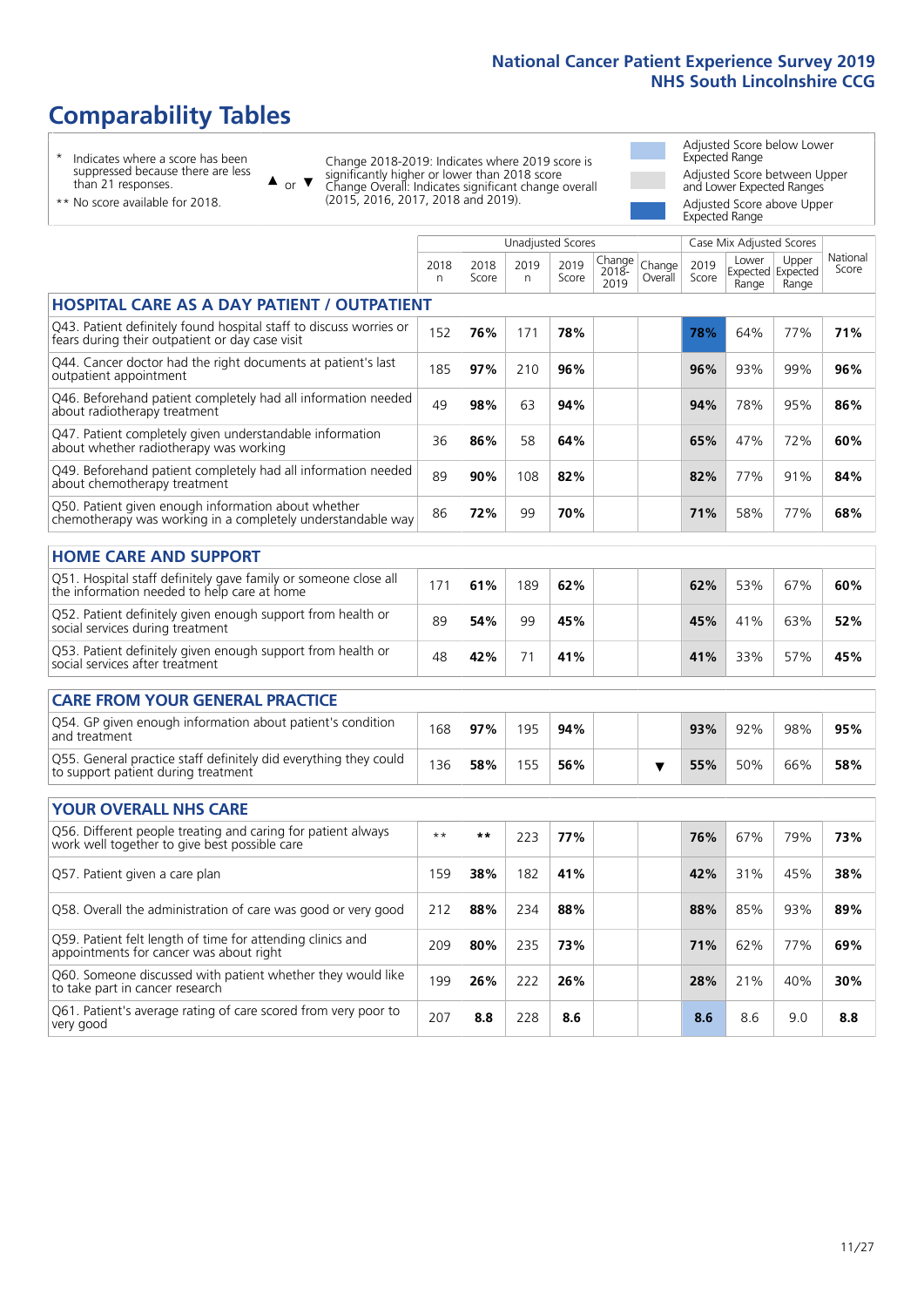- \* Indicates where a score has been suppressed because there are less than 21 responses.
- n.a. Indicates that there were no respondents for that tumour group.

| <b>SEEING YOUR GP</b>                           |            |       |               |                   |                                     |                |                  |                 | Tumour Group |         |         |                 |                                                 |         |                |
|-------------------------------------------------|------------|-------|---------------|-------------------|-------------------------------------|----------------|------------------|-----------------|--------------|---------|---------|-----------------|-------------------------------------------------|---------|----------------|
|                                                 |            | Brain | <b>Breast</b> | Colorectal<br>LGT | $\overline{\sigma}$<br>Gynaecologic | Haematological | Head and<br>Neck | <b>Dung</b>     | Prostate     | Sarcoma | Skin    | Upper<br>Gastro | Urological                                      | Other   | All<br>Cancers |
| Q1. Saw GP once or twice before being told they | <b>CCG</b> | n.a.  | 96%           |                   |                                     | 85%            | $\star$          | $^\star$        | 73%          | $\star$ | $\star$ | $\star$         | 88%                                             | $\star$ | 84%            |
| needed to go to hospital                        | National   | 59%   |               | 94% 75% 77%       |                                     |                |                  | 67% 79% 71% 82% |              |         |         |                 | 71% 90% 74% 83% 74%                             |         | 79%            |
| Q2. Patient thought they were seen as soon as   | <b>CCG</b> | n.a.  | 83% 85%       |                   | $\star$                             | 84%            | $\star$          | $\star$         | 89%          | $\star$ | $\star$ | $\star$         | 88%                                             | $\star$ | 83%            |
| necessary                                       | National   | 79%   |               |                   |                                     |                |                  |                 |              |         |         |                 | 89% 83% 81% 82% 81% 84% 86% 69% 85% 79% 85% 79% |         | 84%            |

#### **DIAGNOSTIC TESTS** Tumour Group

|                                                   |              | Brain | <b>Breast</b>               | olorectal.<br>LGT<br>Ü | $\overline{\sigma}$<br>Gynaecologic | Haematologica | Head and<br>Neck | Lung                | Prostate | Sarcoma | Skin                                        | Upper<br>Gastro | Irological  | Other   | All<br>Cancers |
|---------------------------------------------------|--------------|-------|-----------------------------|------------------------|-------------------------------------|---------------|------------------|---------------------|----------|---------|---------------------------------------------|-----------------|-------------|---------|----------------|
| Q5. Received all the information needed about     | <b>CCG</b>   | n.a.  | 100% 92%                    |                        |                                     | 95%           | $\ast$           | $\star$             | 97%      |         | $\star$                                     | $\star$         | 97%         | $\star$ | 97%            |
| the test                                          | National     | 93%   |                             | 95% 95%                |                                     |               |                  | 93% 95% 93% 95% 95% |          | 93%     | 96%                                         |                 | 95% 95% 95% |         | 95%            |
| Q6. The length of time waiting for the test to be | <b>CCG</b>   | n.a.  |                             | 86% 85%                | $\star$                             | 86%           | $\star$          | $\star$             | 87%      | $\star$ | $\star$                                     | $\star$         | 90%         | $\star$ | 87%            |
| done was about right                              | National     |       | 84% 91% 88%                 |                        |                                     |               |                  |                     |          |         | 86% 89% 88% 87% 87% 81% 87% 84% 87% 86% 88% |                 |             |         |                |
| Q7. Test results explained in completely          | <b>CCG</b>   | n.a.  |                             | 79% 77%                | $\star$                             | 82%           | $\star$          | $\star$             | 84%      | $\star$ | $\star$                                     | $\star$         | 74%         | $\star$ | 82%            |
| understandable way                                | National 71% |       | 83% 82% 77% 77% 79% 80% 80% |                        |                                     |               |                  |                     |          |         | 78% 84% 75% 80% 76% 80%                     |                 |             |         |                |

| <b>FINDING OUT WHAT WAS WRONG WITH YOU</b>        |            |        |               |                             |                |               |                        |                         | Tumour Group |         |         |                 |           |          |                |
|---------------------------------------------------|------------|--------|---------------|-----------------------------|----------------|---------------|------------------------|-------------------------|--------------|---------|---------|-----------------|-----------|----------|----------------|
|                                                   |            | Brain  | <b>Breast</b> | ╮<br>olorectal.<br>LGT<br>Û | Gynaecological | Haematologica | ad and<br>Neck<br>Head | Lung                    | Prostate     | Sarcoma | Skin    | Upper<br>Gastro | Jrologica | Other    | All<br>Cancers |
| Q10. Patient told they could bring a family       | CCG        | n.a.   | 90%           | 71%                         |                | 82%           | $\ast$                 | $\star$                 | 89%          | $\star$ | $\star$ | $\star$         | 77%       | $^\star$ | 81%            |
| member or friend when first told they had cancer  | National   | 85%    | 82%           | 82%                         | 71%            | 71%           | 71%                    | 77%                     | 79%          | 73%     | 69%     | 76%             | 73%       | 75%      | 77%            |
| Q11. Patient felt they were told sensitively that | CCG        | n.a.   | 96%           | 82%                         |                | 84%           | $\ast$                 | $\star$                 | 95%          | $\star$ | $\star$ | $\star$         | 84%       | $\star$  | 89%            |
| they had cancer                                   | National   | 79%    |               | 89% 87%                     | 82%            |               |                        | 84% 87% 83% 86%         |              | 84%     | 89%     | 81%             | 84% 83%   |          | 86%            |
| Q12. Patient completely understood the            | <b>CCG</b> | n.a.   | 77%           | 82%                         |                | 52%           | $\ast$                 | $\star$                 | 81%          | $\star$ | $\star$ | $\star$         | 76%       | $^\star$ | 75%            |
| explanation of what was wrong                     | National   | $66\%$ | 77%           | 79%                         | 73%            | 60%           | 78%                    | 76%                     | 79%          | 67%     | 80%     | 70%             | 77%       | 70%      | 73%            |
| Q13. Patient given easy to understand written     | <b>CCG</b> | n.a.   | 74%           | 78%                         |                | 76%           | $\star$                | $\star$                 | 85%          | $\star$ | $\star$ | $\star$         | 72%       | $^\star$ | 75%            |
| information about the type of cancer they had     | National I | $66\%$ | 78%           | 73%                         | 71%            |               |                        | 76% 69% 67% 83% 67% 84% |              |         |         | 67%             | 74%       | 65%      | 74%            |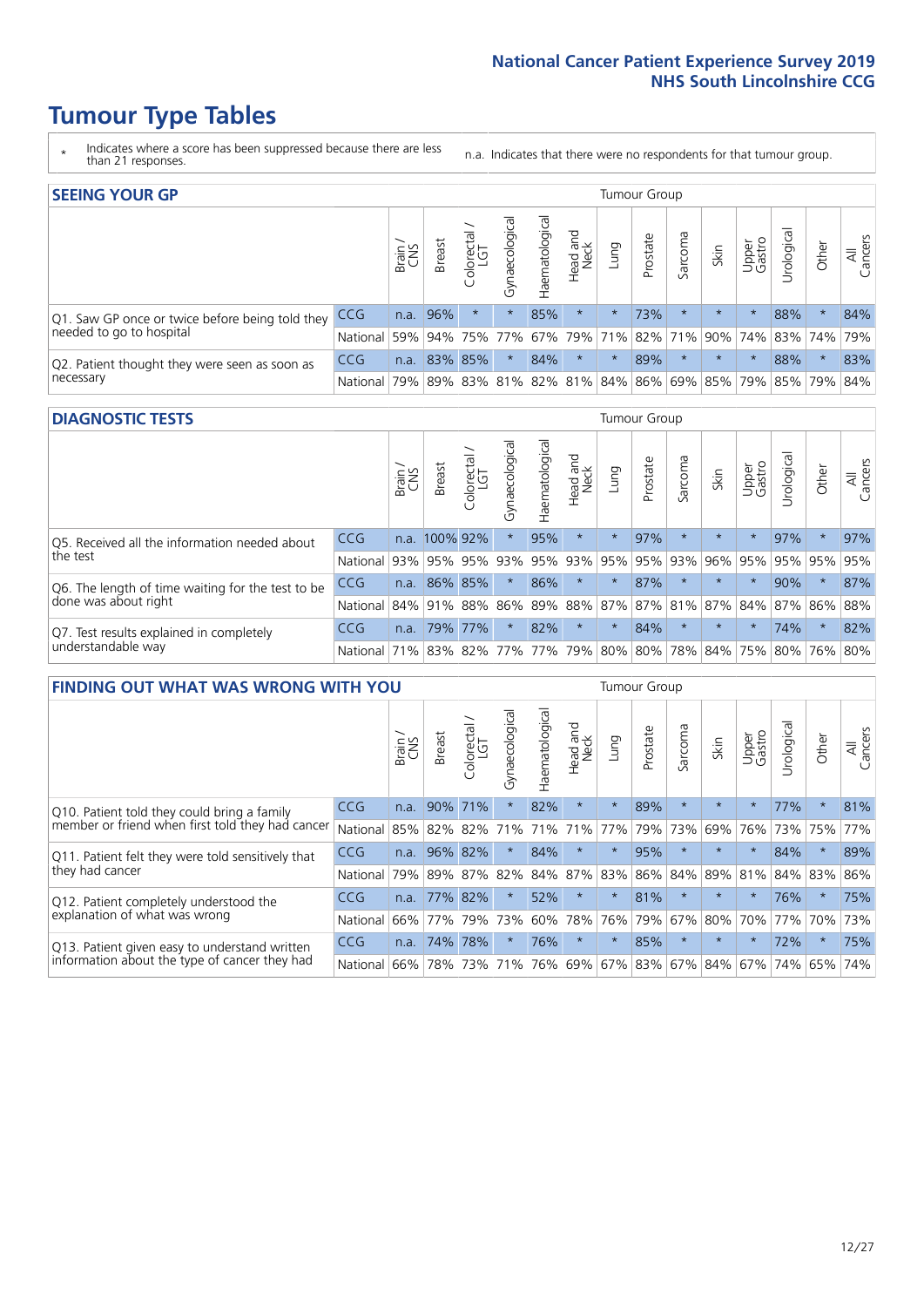\* Indicates where a score has been suppressed because there are less than 21 responses.

n.a. Indicates that there were no respondents for that tumour group.

| <b>DECIDING THE BEST TREATMENT FOR YOU</b>         |          |       |               |                             |                |                |                         |             | <b>Tumour Group</b> |          |                                     |                 |            |         |                |
|----------------------------------------------------|----------|-------|---------------|-----------------------------|----------------|----------------|-------------------------|-------------|---------------------|----------|-------------------------------------|-----------------|------------|---------|----------------|
|                                                    |          | Brain | <b>Breast</b> | olorectal.<br>LGT<br>$\cup$ | Gynaecological | Haematological | ead and<br>Neck<br>Head | <b>Lung</b> | Prostate            | Sarcoma  | Skin                                | Upper<br>Gastro | Jrological | Other   | All<br>Cancers |
| Q14. Patient felt that treatment options were      | CCG      | n.a.  | 85%           | 88%                         | $\star$        | 77%            | $\star$                 | $\star$     | 79%                 | $\star$  |                                     | $\star$         | 72%        | $\star$ | 82%            |
| completely explained                               | National | 85%   | 85%           | 85%                         | 85%            | 82%            | 87%                     | 84%         | 83%                 | 83%      | 89%                                 | 81%             | 83%        | 79%     | 83%            |
| Q15. Patient felt possible side effects were       | CCG      | n.a.  | 69%           | 92%                         | $\star$        | 63%            | $\star$                 | $\star$     | 68%                 | $\star$  |                                     | $\star$         | 69%        | $\star$ | 71%            |
| definitely explained in an understandable way      | National | 69%   | 74%           | 76%                         | 75%            | 69%            | 73%                     | 74%         | 73%                 | 73%      | 77%                                 | 72%             | 71%        | 70%     | 73%            |
| Q16. Patient definitely given practical advice and | CCG      | n.a.  | 64%           | 78%                         | $\star$        | 71%            | $\star$                 | $\star$     | 59%                 | $\star$  | $\star$                             | $\star$         | 63%        | $\star$ | 66%            |
| support in dealing with side effects of treatment  | National | 63%   | 70%           | 70%                         | 69%            | 65%            | 70%                     | 69%         | 65%                 | 66%      | 71%                                 | 66%             | 63%        | 64%     | 67%            |
| Q17. Patient definitely told about side effects    | CCG      | n.a.  | 60%           | 63%                         | $\star$        | 54%            | $\star$                 | $\star$     | 58%                 | $\star$  | $\star$                             | $\star$         | 48%        | $\star$ | 58%            |
| that could affect them in the future               | National | 62%   | 57%           | 59%                         | 56%            | 51%            | 64%                     | 56%         | 66%                 | 54%      | 66%                                 | 53%             |            | 56% 52% | 57%            |
| Q18. Patient definitely involved as much as they   | CCG      | n.a.  | 74%           | 89%                         | $\star$        | 90%            | $\star$                 | $\star$     | 83%                 | $^\star$ | $\star$                             | $\star$         | 72%        | $\star$ | 83%            |
| wanted in decisions about care and treatment       | National | 79%   |               |                             |                |                |                         |             |                     |          | 81% 83% 81% 80% 81% 81% 84% 81% 87% | 79%             | 79%        | 78% 81% |                |

#### **CLINICAL NURSE SPECIALIST (CNS)** Tumour Group

|                                             |            | Brain | Breast | Colorectal<br>LGT | ᢛ<br>Gynaecologic | Haematological | Head and<br>Neck | Lung    | Prostate | Sarcoma | Skin                        | Upper<br>Gastro | Urologica       | Other   | All<br>Cancers |
|---------------------------------------------|------------|-------|--------|-------------------|-------------------|----------------|------------------|---------|----------|---------|-----------------------------|-----------------|-----------------|---------|----------------|
| Q19. Patient given the name of a CNS who    | <b>CCG</b> | n.a.  |        | 95% 96%           |                   | 91%            | $\star$          | $\star$ | 86%      | $\star$ | $\star$                     | $\star$         | 88%             | $\star$ | 91%            |
| would support them through their treatment  | National   | 95%   | 95%    | 92%               | 95%               | 92%            | 91%              | 94% 91% |          | 91%     | 91%                         | 93%             | 85%             | 89%     | 92%            |
| Q20. Patient found it very or quite easy to | <b>CCG</b> | n.a.  |        | 82% 87%           |                   | 93%            | $\star$          | $\star$ | 95%      |         | $\star$                     | $\star$         | $\star$         | $\star$ | 87%            |
| contact their CNS                           | National   | 86%   | 84%    | 88%               | 85%               |                | 87% 86% 86%      |         | 80%      | 86%     | 90%                         | 85%             | 83% 83% 85%     |         |                |
| Q21. Patient got understandable answers to  | <b>CCG</b> | n.a.  | 92%    | 86%               | $\star$           | 89%            | $\star$          | $\star$ | 86%      | $\star$ | $\star$                     | $\star$         | 90%             | $\star$ | 89%            |
| important questions all or most of the time | National   | 82%   | 87%    | 89%               |                   |                |                  |         |          |         | 86% 89% 88% 86% 87% 87% 93% |                 | 86% 87% 86% 87% |         |                |

| <b>SUPPORT FOR PEOPLE WITH CANCER</b>                                                             |            |       |               |            |                |                |                     |         | Tumour Group |                  |         |                 |           |         |                |
|---------------------------------------------------------------------------------------------------|------------|-------|---------------|------------|----------------|----------------|---------------------|---------|--------------|------------------|---------|-----------------|-----------|---------|----------------|
|                                                                                                   |            | Brain | <b>Breast</b> | Colorectal | Gynaecological | Haematological | and<br>Neck<br>Head | Lung    | Prostate     | arcoma<br>$\sim$ | Skin    | Upper<br>Gastro | Jrologica | Other   | All<br>Cancers |
| Q22. Hospital staff gave information about<br>support or self-help groups for people with         | CCG        | n.a.  | 100% 87%      |            | $\star$        | 92%            | $\star$             | $\star$ | 81%          | $\star$          | $\star$ | $\star$         | 88%       | $\star$ | 87%            |
| cancer                                                                                            | National   | 92%   | 92%           | 88%        | 87%            | 86%            | 88%                 | 87%     | 91%          | 86%              | 90%     | 88%             | 81%       | 83%     | 88%            |
| Q23. Hospital staff discussed or gave information<br>about the impact cancer could have on day to | CCG        | n.a.  | 87%           | 90%        | $\star$        | 95%            | $\star$             | $\star$ | 85%          | $\star$          | $\star$ | $\star$         | $\star$   | $\star$ | 88%            |
| day activities                                                                                    | National   | 84%   | 86%           | 85%        | 82%            | 84%            | 84%                 | 83%     | 88%          | 81%              | 86%     | 83%             | 78%       | 79%     | 84%            |
| Q24. Hospital staff gave information on getting                                                   | <b>CCG</b> | n.a.  | 86%           | $\star$    | $\star$        | $\star$        | $\star$             | $\star$ | $\star$      | $\star$          | $\star$ | $\star$         | $\star$   | $\star$ | 66%            |
| financial help or possible benefits                                                               | National   | 78%   | 68%           | 61%        | 66%            | 61%            | 67%                 | 72%     | 55%          | 64%              | 60%     | 64%             | 47%       | 59%     | 63%            |
| Q25. Hospital staff told patient they could get                                                   | <b>CCG</b> | n.a.  | $\star$       | $\star$    |                |                | $\star$             | $\star$ | $\star$      | $\star$          |         | $\star$         | $\star$   | $\ast$  | 89%            |
| free prescriptions                                                                                | National   | 82%   | 81%           | 83%        | 79%            | 87%            | 84%                 | 86%     | 80%          | 78%              | 71%     | 84%             | 73%       | 81%     | 82%            |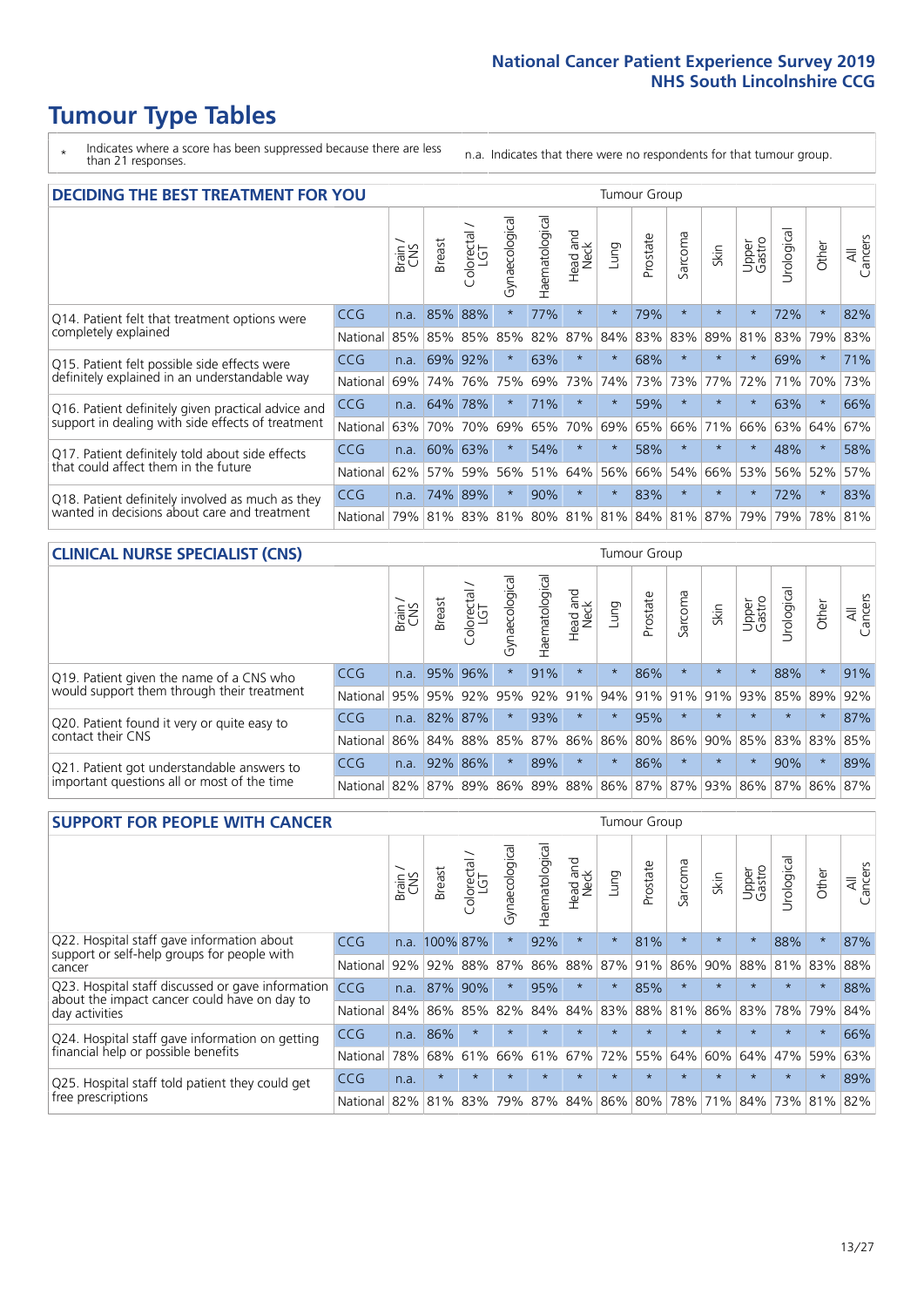- \* Indicates where a score has been suppressed because there are less than 21 responses.
- n.a. Indicates that there were no respondents for that tumour group.

| <b>OPERATIONS</b>                                |              |               |               |            |                |                |                                        |         | Tumour Group |         |         |                 |                |         |                |
|--------------------------------------------------|--------------|---------------|---------------|------------|----------------|----------------|----------------------------------------|---------|--------------|---------|---------|-----------------|----------------|---------|----------------|
|                                                  |              | Brain.<br>CNS | <b>Breast</b> | Colorectal | Gynaecological | Haematological | Head and<br>Neck                       | Dung    | Prostate     | Sarcoma | Skin    | Upper<br>Gastro | σ<br>Jrologica | Other   | All<br>Cancers |
| Q27. Beforehand, patient had all the information | <b>CCG</b>   | n.a.          |               | 95% 91%    | $\star$        | $\star$        | $\star$                                | $\star$ | $\star$      | $\star$ | $\star$ | $\star$         | 96%            | $\star$ | 96%            |
| needed about the operation                       | National I   | 96%           |               | 97% 96%    | 96%            |                | 94% 96% 95% 97% 95% 96%                |         |              |         |         | 96%             |                | 95% 95% | 96%            |
| Q28. Afterwards, staff completely explained how  | <b>CCG</b>   | n.a.          |               | 60% 86%    | $\star$        | $\star$        | $\star$                                | $\star$ | $\star$      | $\star$ | $\star$ | $\star$         | 80%            | $\star$ | 75%            |
| operation had gone in understandable way         | National 76% |               |               | 79% 83%    |                |                | 79%  78%  79%  79%  78%  80%  82%  79% |         |              |         |         |                 |                | 76% 77% | 79%            |

#### **HOSPITAL CARE AS AN INPATIENT** Tumour Group

|                                                                                                   |            | Brain | <b>Breast</b>               | $\frac{1}{2}$ Colorectal / | Gynaecological | Haematological | Head and<br>Neck | Lung    | Prostate | Sarcoma | Skin    | Upper<br>Gastro | Urological      | Other   | Cancers<br>$\overline{\overline{z}}$ |
|---------------------------------------------------------------------------------------------------|------------|-------|-----------------------------|----------------------------|----------------|----------------|------------------|---------|----------|---------|---------|-----------------|-----------------|---------|--------------------------------------|
| Q30. Hospital staff didn't talk in front of patient                                               | CCG        |       | n.a. 100%                   | $\star$                    | $\star$        | $\star$        | $\star$          | $\star$ | $\star$  | $\star$ | $\star$ | $\star$         | 86%             | $\star$ | 86%                                  |
| as if patient wasn't there                                                                        | National   | 81%   | 86%                         | 81%                        | 83%            | 84%            | 83%              | 81%     | 88%      | 86%     | 86%     | 81%             | 83%             | 82%     | 84%                                  |
| 031. Patient had confidence and trust in all<br>doctors treating them                             | CCG        | n.a.  | 74%                         | $\star$                    | $\star$        | $\star$        | $\star$          | $\star$ | $\star$  | $\star$ | $\star$ | $\star$         | 90%             | $\star$ | 81%                                  |
|                                                                                                   | National   | 82%   | 83%                         | 85%                        | 83%            | 82%            |                  | 87% 83% | 89%      | 86%     | 85%     | 81%             | 85%             | 80%     | 84%                                  |
| Q32. Patient's family or someone close definitely<br>felt able to talk to a doctor                | CCG        | n.a.  | 71%                         | $\star$                    | $\star$        | $\star$        | $\star$          | $\star$ | $\star$  | $\star$ | $\star$ | $\star$         | $\star$         | $\star$ | 76%                                  |
|                                                                                                   | National   | 67%   | 72%                         | 73%                        | 72%            | 74%            | 75%              | 74%     | 72%      | 71%     | 74%     | 73%             | 71%             | 69%     | 72%                                  |
| Q33. Patient had confidence and trust in all the<br>ward nurses treating them                     | CCG        | n.a.  | 78%                         | $\star$                    | $\star$        | $\star$        | $\star$          | $\star$ | $\star$  | $\star$ | $\star$ | $\star$         | 76%             | $\star$ | 77%                                  |
|                                                                                                   | National   | 72%   | 73%                         | 72%                        |                | 71% 77%        | 75%              | 77%     | 79%      | 74%     | 75%     | 73%             | 77%             | 69%     | 74%                                  |
| Q34. Patient thought there were always or nearly<br>always enough nurses on duty to care for them | CCG        | n.a.  | 78%                         | $\star$                    | $\star$        | $\star$        | $\star$          | $\star$ | $\star$  | $\star$ | $\star$ | $\star$         | 62%             | $\star$ | 66%                                  |
|                                                                                                   | National   | 68%   | 64%                         | 62%                        | 63%            | 63%            | 65%              | 68%     | 72%      | 65%     | 70%     | 65%             | 66%             | 60%     | 64%                                  |
| Q35. All hospital staff asked patient what name<br>they prefer to be called by                    | CCG        | n.a.  | 43%                         | $\star$                    | $\star$        | $\star$        | $\star$          | $\star$ | $\star$  | $\star$ | $\star$ | $\star$         | 86%             | $\star$ | 73%                                  |
|                                                                                                   | National   | 68%   | 62%                         | 74%                        | 65%            | 72%            |                  | 71% 76% | 72%      | 74%     | 70%     | 78%             | 76%             | 69%     | 71%                                  |
| Q36. Patient always given enough privacy when                                                     | CCG        | n.a.  | 91%                         | $\star$                    | $\star$        | $\star$        | $\star$          | $\star$ | $\star$  | $\star$ | $\star$ | $\star$         | 90%             | $\star$ | 86%                                  |
| discussing condition or treatment                                                                 | National   | 78%   | 84%                         | 85%                        | 81%            | 86%            |                  | 87% 84% | 88%      | 84%     | 84%     | 84%             | 85%             | 82%     | 85%                                  |
| Q37. Patient definitely found hospital staff to                                                   | <b>CCG</b> | n.a.  | $\star$                     | $\star$                    | $\star$        | $\star$        | $\star$          | $\star$ | $\star$  | $\star$ | $\star$ | $\star$         | $\star$         | $\star$ | 56%                                  |
| discuss worries or fears during their inpatient visit                                             | National   | 45%   | 51%                         | 55%                        | 51%            | 56%            | 52%              | 49%     | 53%      | 54%     | 51%     | 53%             | 49%             | 46%     | 52%                                  |
| Q38. Hospital staff definitely did everything they                                                | CCG        | n.a.  | 82%                         | $\star$                    | $\star$        | $\star$        | $\star$          | $\star$ | $\star$  | $\star$ | $\star$ | $\star$         | $\star$         | $\star$ | 86%                                  |
| could to help control pain                                                                        | National   | 85%   | 83%                         | 84%                        | 82%            | 82%            | 80%              | 84%     | 85%      | 83%     | 85%     | 82%             | 81%             | 82%     | 83%                                  |
| Q39. Patient always felt they were treated with                                                   | CCG        | n.a.  | 96%                         | $\star$                    | $\star$        | $\star$        | $\star$          | $\star$ | $\star$  | $\star$ | $\star$ |                 | 95%             | $\star$ | 93%                                  |
| respect and dignity while in hospital                                                             | National   | 85%   | 87%                         | 87%                        | 85%            | 89%            |                  | 87% 88% | 91%      | 89%     | 89%     | 88%             | 90%             | 86%     | 88%                                  |
| Q40. Patient given clear written information                                                      | CCG        | n.a.  | 87%                         | $\star$                    | $\star$        | $\star$        | $\star$          | $\star$ | $\star$  | $\star$ | $\star$ | $\star$         | $\star$         | $\star$ | 88%                                  |
| about what should or should not do after leaving<br>hospital                                      | National   | 80%   | 89%                         | 86%                        | 86%            | 83%            |                  | 87% 82% | 91%      | 85%     | 90%     | 82%             | 87%             | 83%     | 86%                                  |
| Q41. Hospital staff told patient who to contact<br>if worried about condition or treatment after  | CCG        |       | n.a. 100%                   | $\star$                    | $\star$        | $\star$        | $\star$          | $\star$ | $\star$  | $\star$ | $\star$ | $\star$         | $\star$         | $\star$ | 94%                                  |
| leaving hospital                                                                                  | National I |       | 94% 95% 95% 93% 96% 93% 92% |                            |                |                |                  |         | 96%      |         |         |                 | 94% 95% 92% 92% | 93%     | 94%                                  |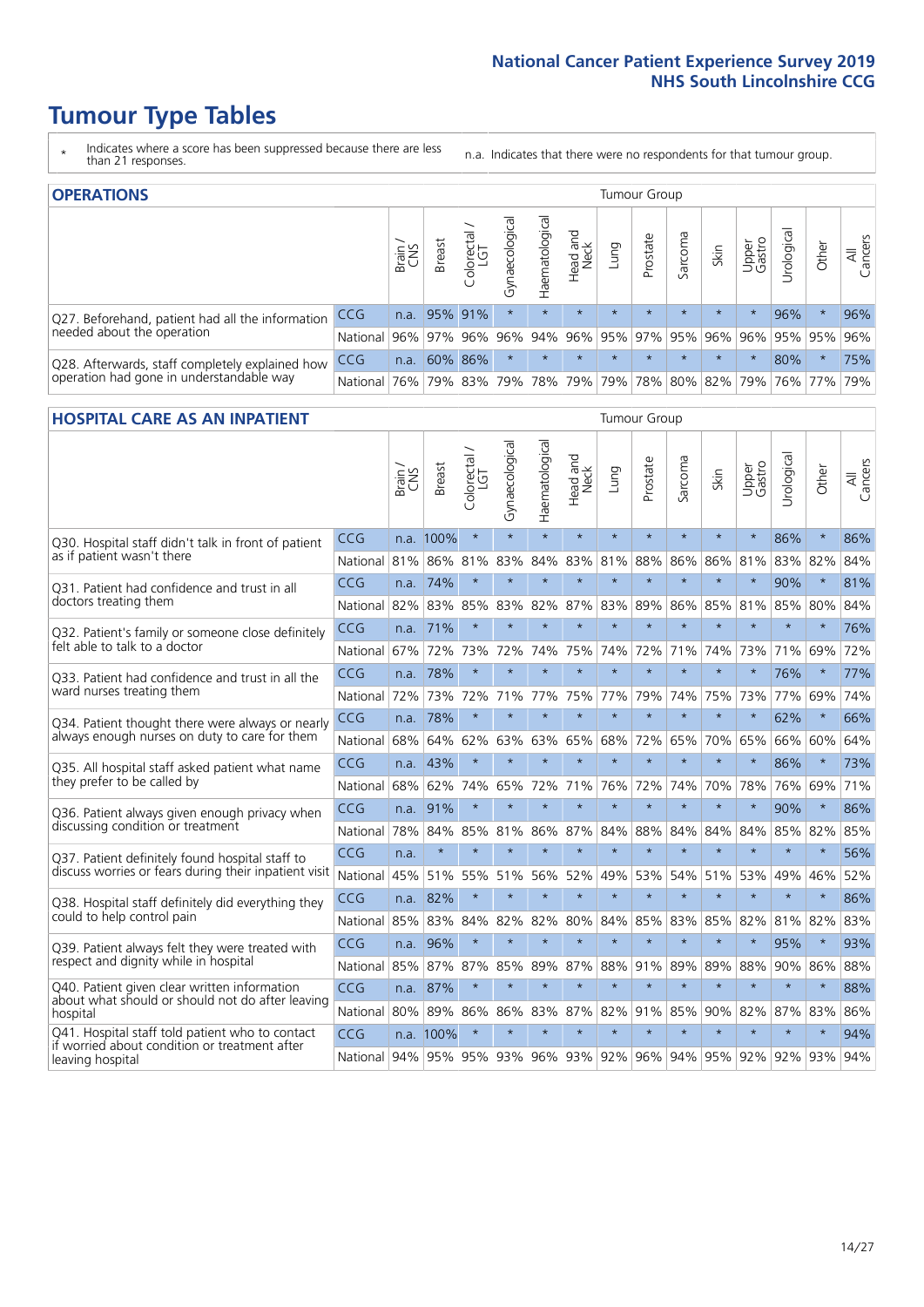- \* Indicates where a score has been suppressed because there are less than 21 responses.
- n.a. Indicates that there were no respondents for that tumour group.

| <b>HOSPITAL CARE AS A DAY PATIENT / OUTPATIENT</b>                                                                    |            |       |               |                            |                |                |                         | <b>Tumour Group</b> |          |         |         |                 |            |         |                |  |
|-----------------------------------------------------------------------------------------------------------------------|------------|-------|---------------|----------------------------|----------------|----------------|-------------------------|---------------------|----------|---------|---------|-----------------|------------|---------|----------------|--|
|                                                                                                                       |            | Brain | <b>Breast</b> | ╮<br>olorectal<br>LGT<br>Ũ | Gynaecological | Haematological | ead and<br>Neck<br>Head | Lung                | Prostate | Sarcoma | Skin    | Upper<br>Gastro | Urological | Other   | All<br>Cancers |  |
| Q43. Patient definitely found hospital staff to                                                                       | <b>CCG</b> | n.a.  | 67%           | $\star$                    | $\star$        | 85%            | $\star$                 | $\star$             | 86%      | $\star$ | $\star$ | $\star$         | 75%        | $\star$ | 78%            |  |
| discuss worries or fears during their outpatient or<br>day case visit                                                 | National   | 66%   | 68%           | 73%                        | 70%            | 73%            | 72%                     | 70%                 | 74%      | 72%     | 72%     | 71%             | 67%        | 68%     | 71%            |  |
| Q44. Cancer doctor had the right documents at<br>patient's last outpatient appointment                                | CCG        | n.a.  | 93%           | 95%                        | $\star$        | 94%            | $\star$                 | $\star$             | 93%      | $\star$ |         |                 | 100%       | $\star$ | 96%            |  |
|                                                                                                                       | National   | 94%   | 96%           | 96%                        | 96%            | 97%            | 96%                     | 96%                 | 96%      | 96%     | 96%     | 94%             | 96%        | 95%     | 96%            |  |
| Q46. Beforehand patient completely had                                                                                | <b>CCG</b> | n.a.  | 92%           | $\star$                    |                |                | $\star$                 | $\star$             | $\star$  | n.a.    | n.a.    | $\star$         | $\star$    | $\star$ | 94%            |  |
| all information needed about radiotherapy<br>treatment                                                                | National   | 91%   | 88%           | 83%                        | 88%            | 84%            | 86%                     | 86%                 | 88%      | 88%     | 84%     | 86%             | 83%        | 84%     | 86%            |  |
| Q47. Patient completely given understandable                                                                          | <b>CCG</b> | n.a.  | 68%           | $\star$                    |                |                | $\star$                 | $\star$             | $\star$  | n.a.    | n.a.    | $\star$         |            | $\star$ | 64%            |  |
| information about whether radiotherapy was<br>working                                                                 | National   | 56%   | 60%           | 57%                        | 61%            | 62%            | 63%                     | 59%                 | 60%      | 67%     | 57%     | 52%             | 59%        | 59%     | 60%            |  |
| Q49. Beforehand patient completely had all                                                                            | <b>CCG</b> | n.a.  | 65%           | $\star$                    | $\star$        | 95%            | $\star$                 | $\star$             | $\star$  | $\star$ | $\star$ | $\star$         | $\star$    | $\star$ | 82%            |  |
| information needed about chemotherapy<br>treatment                                                                    | National   | 80%   | 82%           | 86%                        | 87%            | 85%            | 79%                     | 84%                 | 86%      | 86%     | 90%     | 84%             | 85%        | 85%     | 84%            |  |
| Q50. Patient given enough information about<br>whether chemotherapy was working in a<br>completely understandable way | <b>CCG</b> | n.a.  | 48%           | $\star$                    |                |                | $\star$                 | $\star$             | $\star$  | $\star$ |         |                 |            | $\star$ | 70%            |  |
|                                                                                                                       | National   | 54%   | 62%           | 64%                        | 68%            | 75%            |                         | 57% 67%             | 66%      | 71%     | 79%     | 61%             | 68%        | 69%     | 68%            |  |

#### **HOME CARE AND SUPPORT** Tumour Group

|                                                                                                                   |            | Brain | <b>Breast</b> | Colorectal<br>LGT | ᢛ<br>Gynaecologic | Haematological | Head and<br>Neck | <b>Dung</b> | Prostate | Sarcoma | Skin    | Upper<br>Gastro | Urological  | Other   | All<br>Cancers |
|-------------------------------------------------------------------------------------------------------------------|------------|-------|---------------|-------------------|-------------------|----------------|------------------|-------------|----------|---------|---------|-----------------|-------------|---------|----------------|
| Q51. Hospital staff definitely gave family or<br>someone close all the information needed to<br>help care at home | <b>CCG</b> | n.a.  | 60% 67%       |                   |                   | 78%            | $\star$          | $\star$     | 57%      | $\star$ | $\star$ | $\star$         | 64%         | $\star$ | 62%            |
|                                                                                                                   | National   | 58%   | 58%           | 63%               |                   |                | $57\%$ 62% 67%   |             | 59% 61%  |         | 62% 65% | 60%             | 59% 55%     |         | 60%            |
| Q52. Patient definitely given enough support<br>from health or social services during treatment                   | <b>CCG</b> | n.a.  | $\star$       | $\star$           | $\star$           |                | $\star$          | $\star$     | $\star$  |         | $\star$ | $\star$         | $\star$     | $\star$ | 45%            |
|                                                                                                                   | National   | 42%   | 52%           | 60%               |                   | 45% 51%        | 59%              | 50%         | 48%      |         | 53% 57% |                 | 54% 48% 51% |         | 52%            |
| Q53. Patient definitely given enough support<br>from health or social services after treatment                    | <b>CCG</b> | n.a.  | $\star$       |                   | $\star$           |                | $\star$          | $\star$     | $\star$  | $\star$ | $\star$ | $\star$         | $\star$     | $\star$ | 41%            |
|                                                                                                                   | National l | 39%   | 41% 53%       |                   | 39%               | $ 43\% $       | 56%              | 40%         | 46%      | 48%     | 59%     | 47%             | 44%         | 44%     | 45%            |

| <b>CARE FROM YOUR GENERAL PRACTICE</b>                                                                     |              |       |               |                   |                | Tumour Group      |                  |         |                                         |         |         |                 |           |         |                |
|------------------------------------------------------------------------------------------------------------|--------------|-------|---------------|-------------------|----------------|-------------------|------------------|---------|-----------------------------------------|---------|---------|-----------------|-----------|---------|----------------|
|                                                                                                            |              | Brain | <b>Breast</b> | Colorectal<br>LGT | Gynaecological | ᅙ<br>Haematologic | Head and<br>Neck | Lung    | Prostate                                | Sarcoma | Skin    | Upper<br>Gastro | Urologica | Other   | All<br>Cancers |
| Q54. GP given enough information about<br>patient's condition and treatment                                | <b>CCG</b>   | n.a.  |               | 97% 92%           | $\star$        | 96%               | $\star$          | $\star$ | 85%                                     | $\star$ | $\star$ | $\star$         | 96%       | $\star$ | 94%            |
|                                                                                                            | National 91% |       |               | 96% 95%           | 95%            |                   |                  |         | 96% 94% 94% 96% 94% 96% 93% 95% 94% 95% |         |         |                 |           |         |                |
| Q55. General practice staff definitely did<br>everything they could to support patient during<br>treatment | <b>CCG</b>   | n.a.  | 66%           | $\star$           | $\star$        | $\star$           | $\star$          | $\star$ | 62%                                     | $\star$ | $\star$ | $\star$         | 57%       | $\star$ | 56%            |
|                                                                                                            | National     | 55%   |               | 58% 59%           | 56%            |                   | 56% 59%          |         | 56% 64% 56% 65% 59%                     |         |         |                 | 59% 55%   |         | 58%            |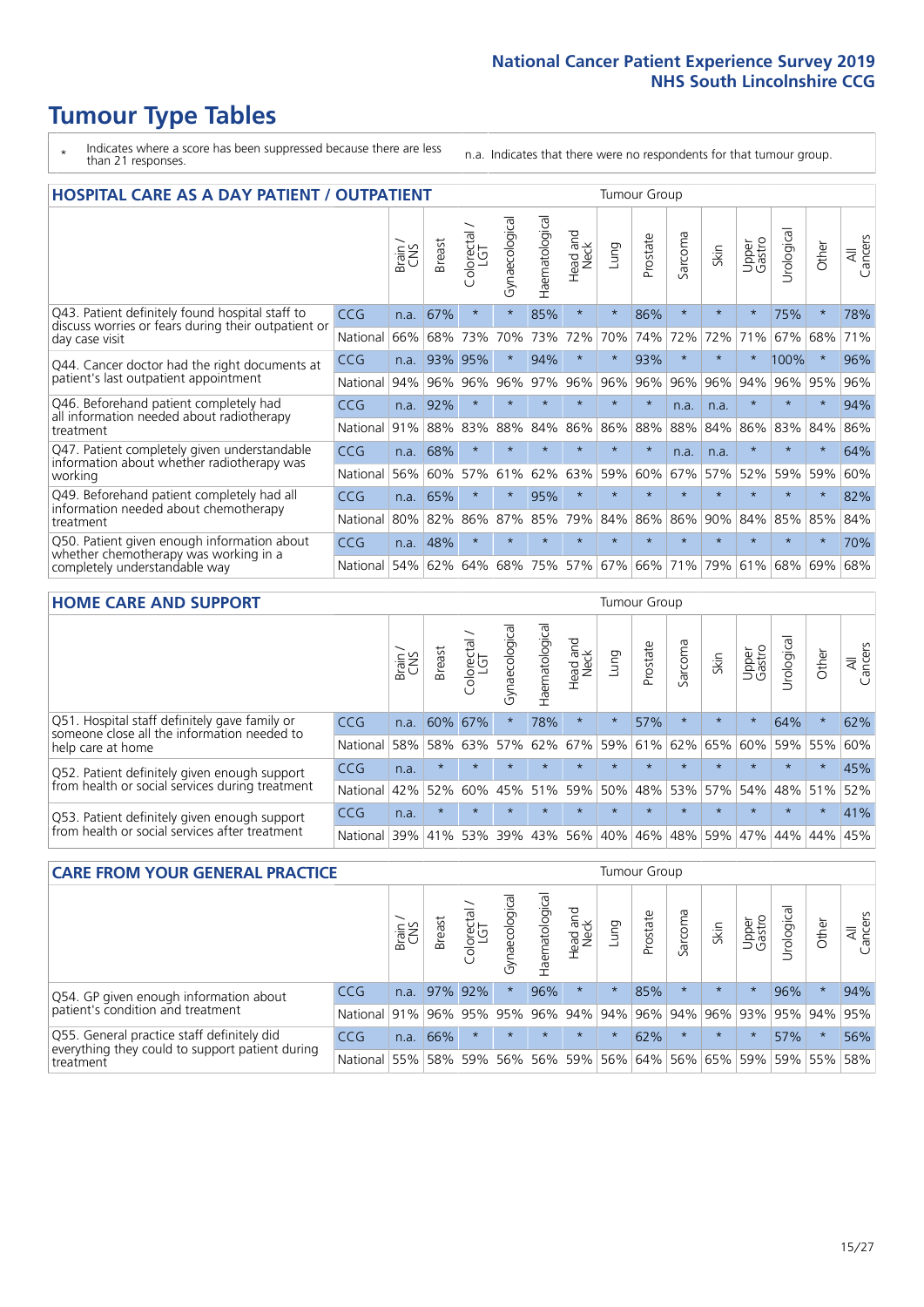- \* Indicates where a score has been suppressed because there are less than 21 responses.
- n.a. Indicates that there were no respondents for that tumour group.

#### **YOUR OVERALL NHS CARE** THE CONSTRUCTION OF THE THROUP GROUP TUMOUR GROUP

| UN V V LIVALL IVI 19 GAINL                                                                                       |            |       |               |                     |                |                |                                |          |          |                      |         |                 |               |         |                |
|------------------------------------------------------------------------------------------------------------------|------------|-------|---------------|---------------------|----------------|----------------|--------------------------------|----------|----------|----------------------|---------|-----------------|---------------|---------|----------------|
|                                                                                                                  |            | Brain | <b>Breast</b> | Colorectal /<br>LGT | Gynaecological | Haematological | <b>Bad and</b><br>Neck<br>Head | Lung     | Prostate | arcoma<br>$\sqrt{ }$ | Skin    | Upper<br>Gastro | ී<br>Urologia | Other   | All<br>Cancers |
| Q56. Different people treating and caring for<br>patient always work well together to give best<br>possible care | <b>CCG</b> | n.a.  | 71%           | 79%                 |                | 79%            | $\star$                        | $\star$  | 71%      | $\star$              | $\star$ | $\star$         | 81%           | $\ast$  | 77%            |
|                                                                                                                  | National   | 60%   | 73%           | 73%                 | 69%            | 75%            | 73%                            | 73%      | 75%      | 70%                  | 79%     | 69%             | 74%           | 68%     | 73%            |
| Q57. Patient given a care plan                                                                                   | <b>CCG</b> | n.a.  | 56%           | 35%                 |                | 30%            | $\ast$                         | $\star$  | 50%      | $\star$              | $\star$ | $\star$         | 58%           | $\ast$  | 41%            |
|                                                                                                                  | National   | 36%   | 41%           | 40%                 | 34%            | 36%            | 39%                            | 36%      | 40%      | 34%                  | 44%     | 36%             | 33%           | 31%     | 38%            |
| Q58. Overall the administration of care was good                                                                 | <b>CCG</b> | n.a.  | 80%           | 82%                 |                | 87%            | $\ast$                         | $^\star$ | 92%      | $\star$              | $\star$ |                 | 97%           | $\star$ | 88%            |
| or very good                                                                                                     | National   | 85%   | 90%           | 88%                 | 87%            | 91%            | 90%                            | 90%      | 88%      | 88%                  | 90%     | 86%             | 85%           | 87%     | 89%            |
| Q59. Patient felt length of time for attending                                                                   | <b>CCG</b> | n.a.  | 63%           | 68%                 |                | 65%            | $\star$                        | $\star$  | 86%      | $\star$              | $\ast$  | $\star$         | 88%           | $\ast$  | 73%            |
| clinics and appointments for cancer was about<br>right                                                           | National   | 58%   | 68%           | 73%                 | 66%            | 66%            | 71%                            | 71%      | 76%      | 68%                  | 73%     | 66%             | 75%           | 64%     | 69%            |
| Q60. Someone discussed with patient whether                                                                      | <b>CCG</b> | n.a.  | 36%           | 31%                 |                | 27%            | $\star$                        | $^\star$ | 21%      | $\star$              | $\star$ | $\star$         | 10%           | $\ast$  | 26%            |
| they would like to take part in cancer research                                                                  | National   | 42%   | 30%           | 32%                 | 31%            | 33%            | 21%                            | 34%      | 31%      | 36%                  | 20%     | 36%             | 21%           | 32%     | 30%            |
| Q61. Patient's average rating of care scored from<br>very poor to very good                                      | CCG        | n.a.  | 8.4           | 8.3                 | $\star$        | 9.1            | $\star$                        | $\star$  | 8.5      | $\star$              | $\star$ | $\star$         | 8.9           | $\ast$  | 8.6            |
|                                                                                                                  | National   | 8.6   | 8.9           | 8.8                 | 8.7            | 8.9            | 8.8                            | 8.8      | 8.8      | 8.8                  | 8.9     | 8.7             | 8.7           | 8.7     | 8.8            |
|                                                                                                                  |            |       |               |                     |                |                |                                |          |          |                      |         |                 |               |         |                |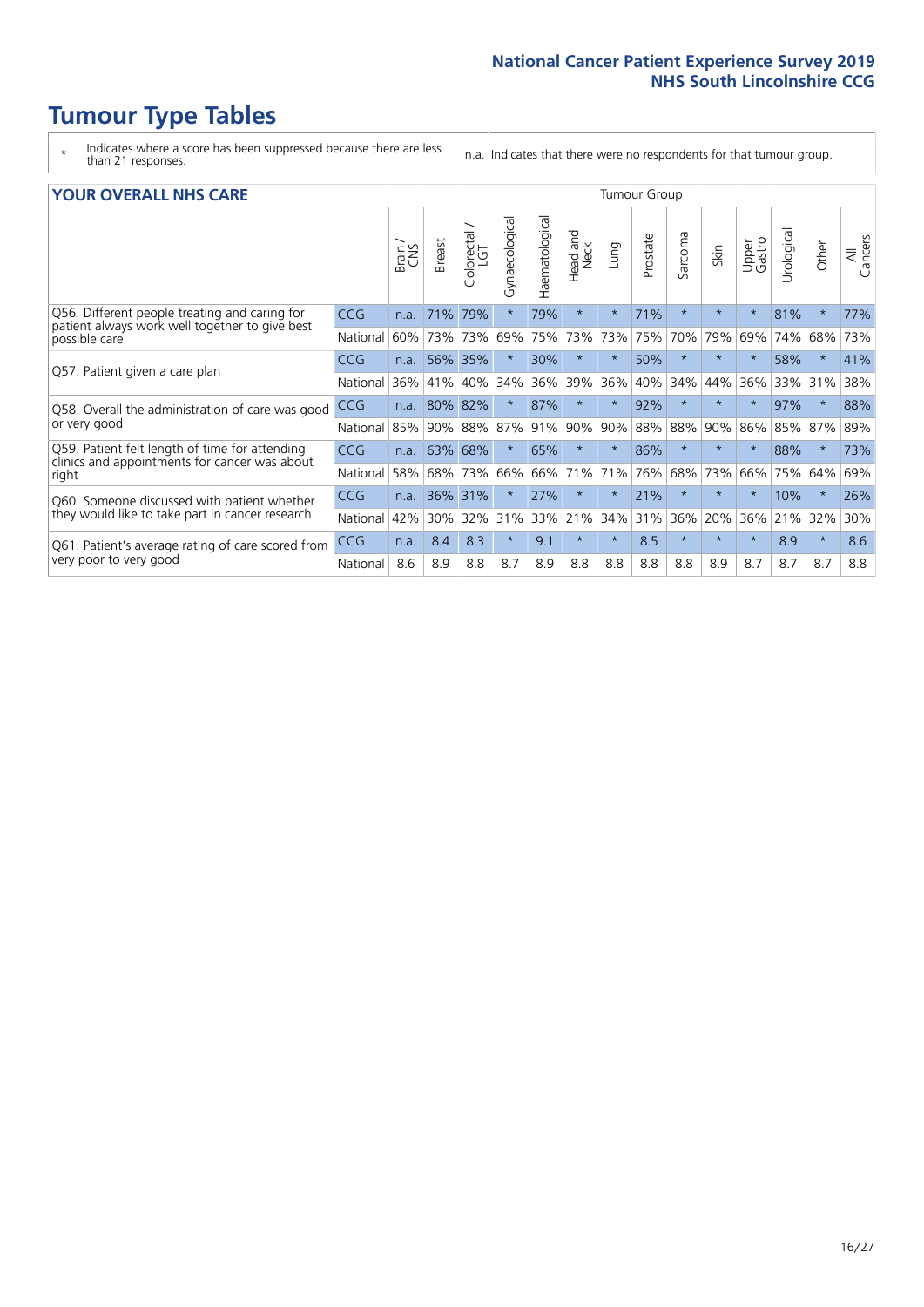### **Year on Year Charts**





#### **DIAGNOSTIC TESTS**





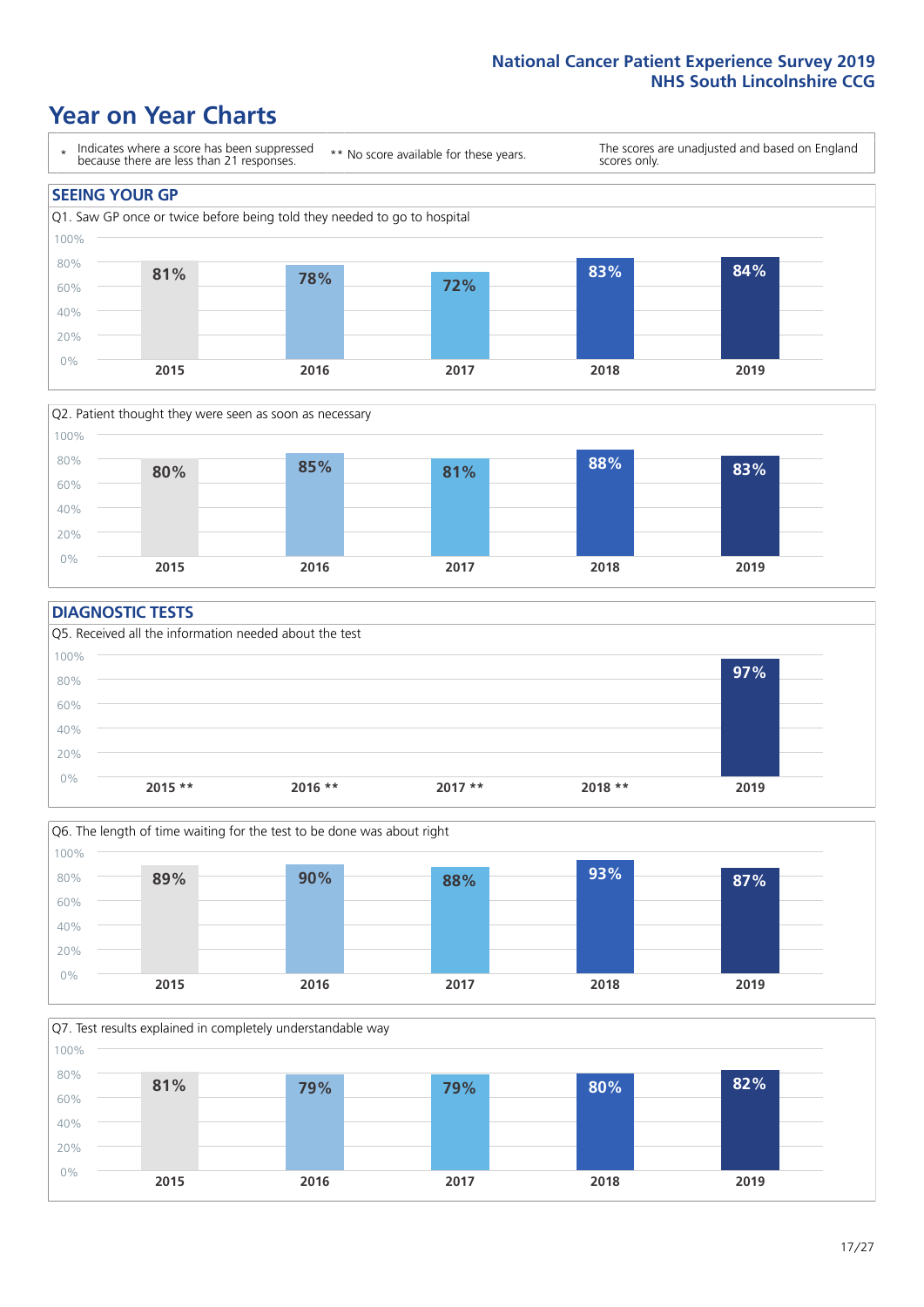







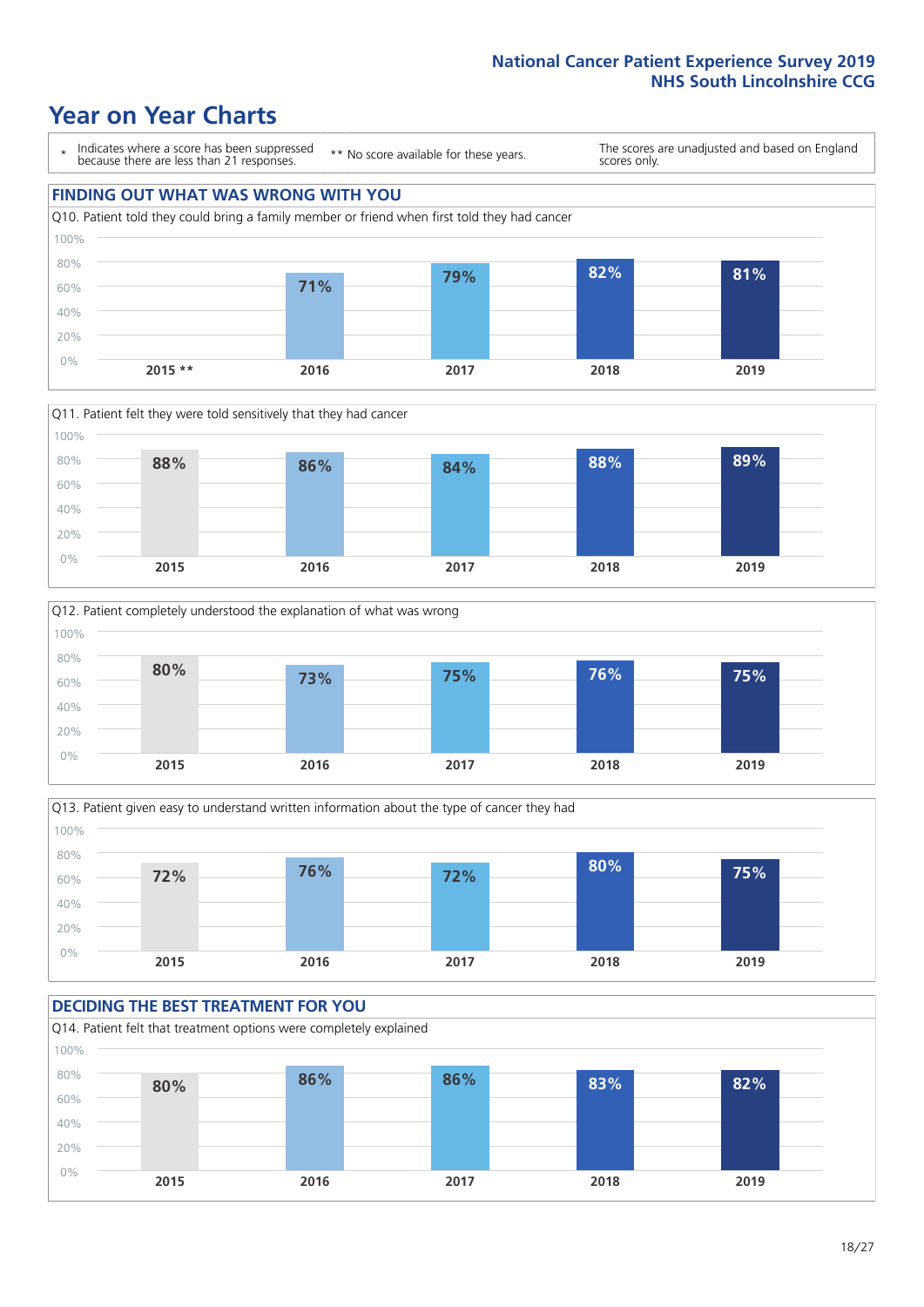







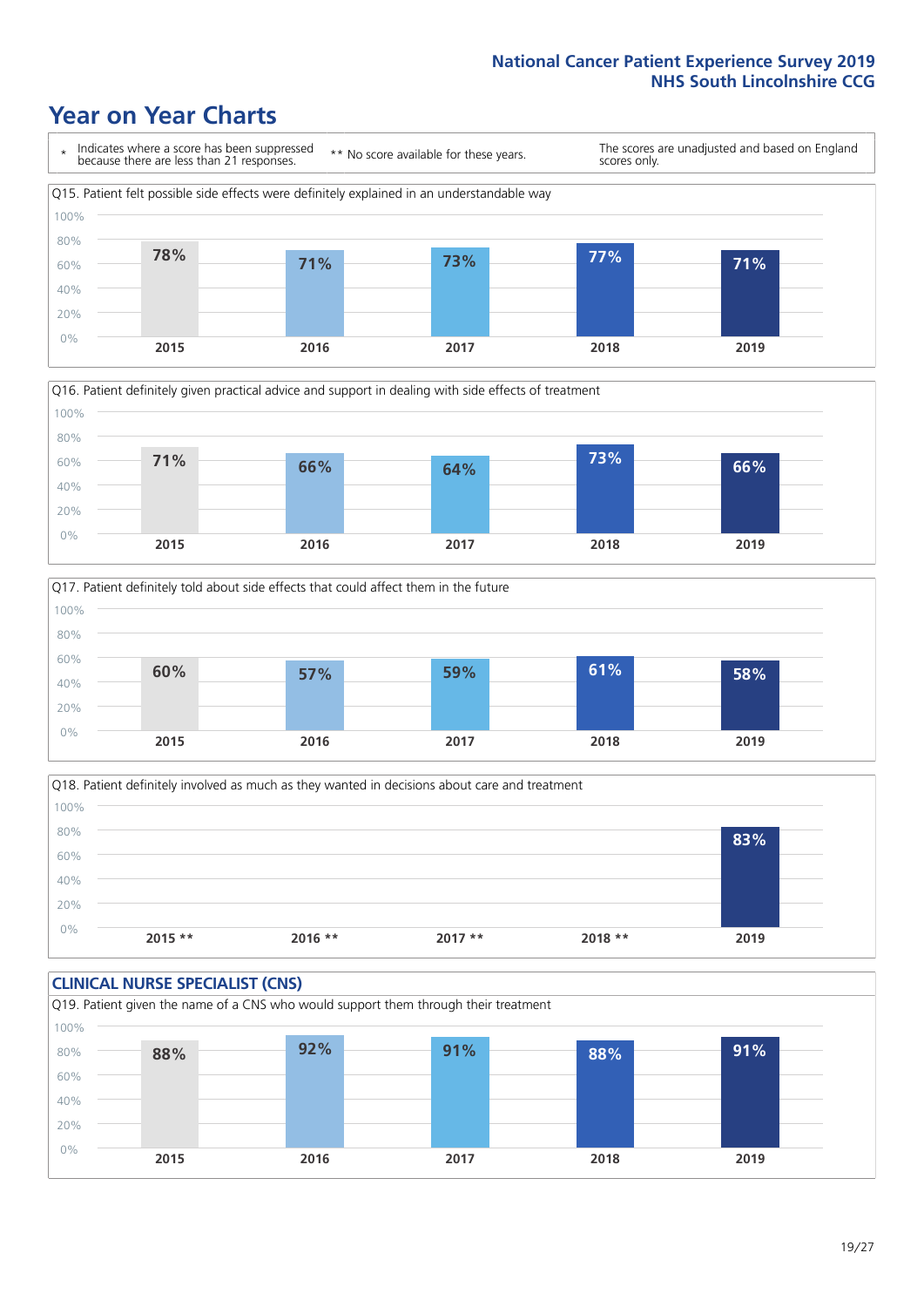







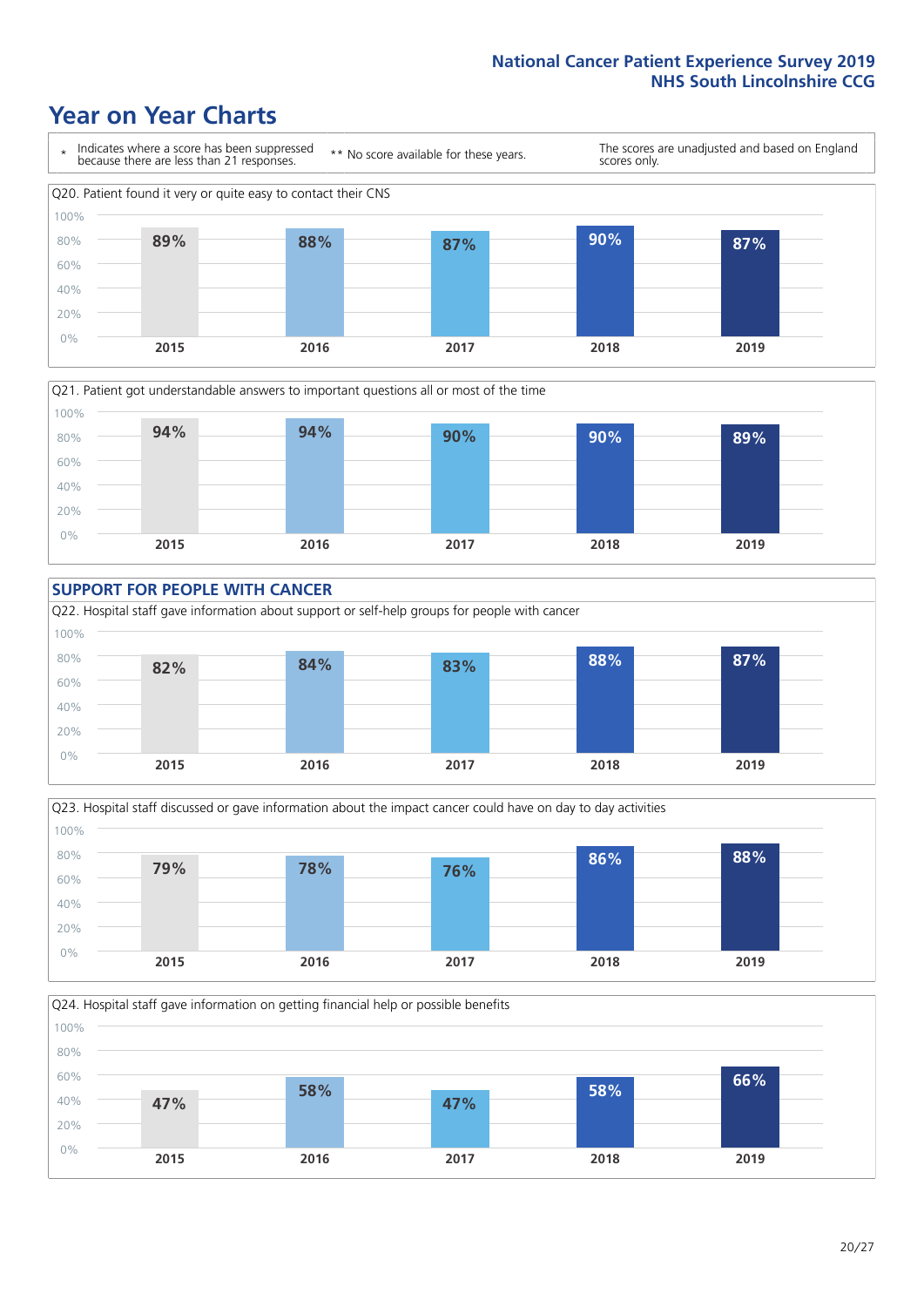### **Year on Year Charts**



#### **OPERATIONS**

Q27. Beforehand, patient had all the information needed about the operation  $0%$ 20% 40% 60% 80% 100% **2015 \*\* 2016 2017 2018 2019 95% 95% 96% 96%**





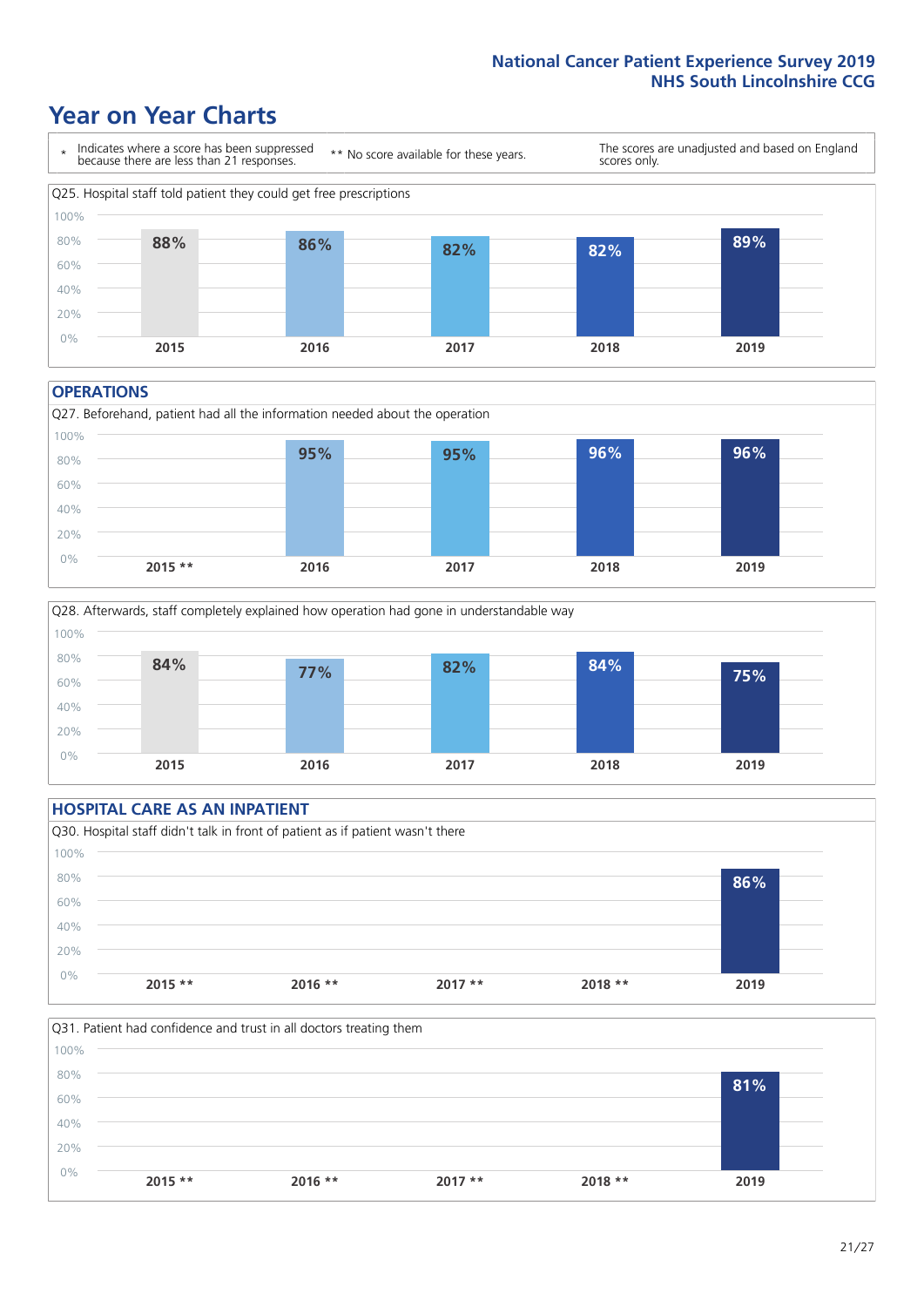







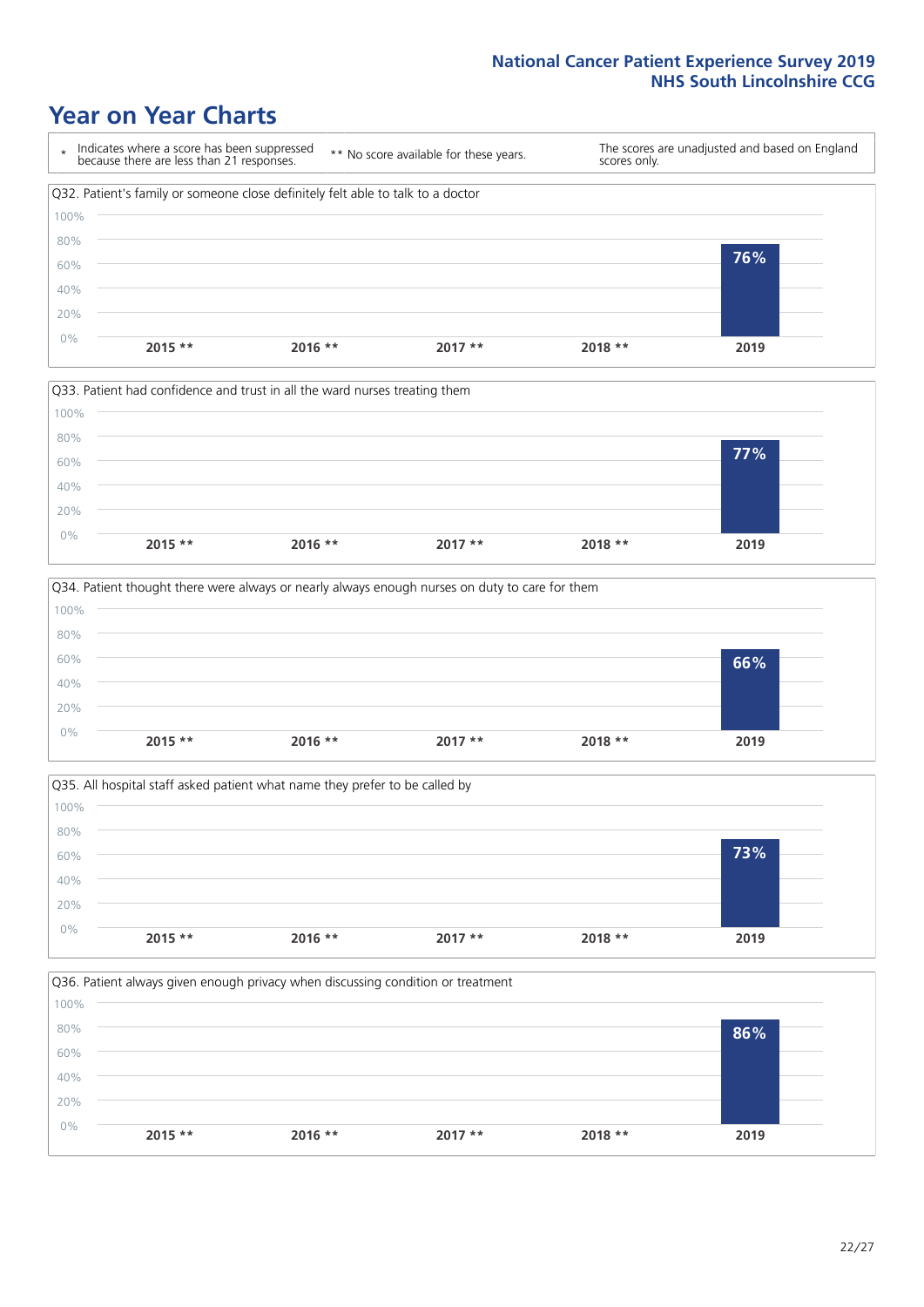







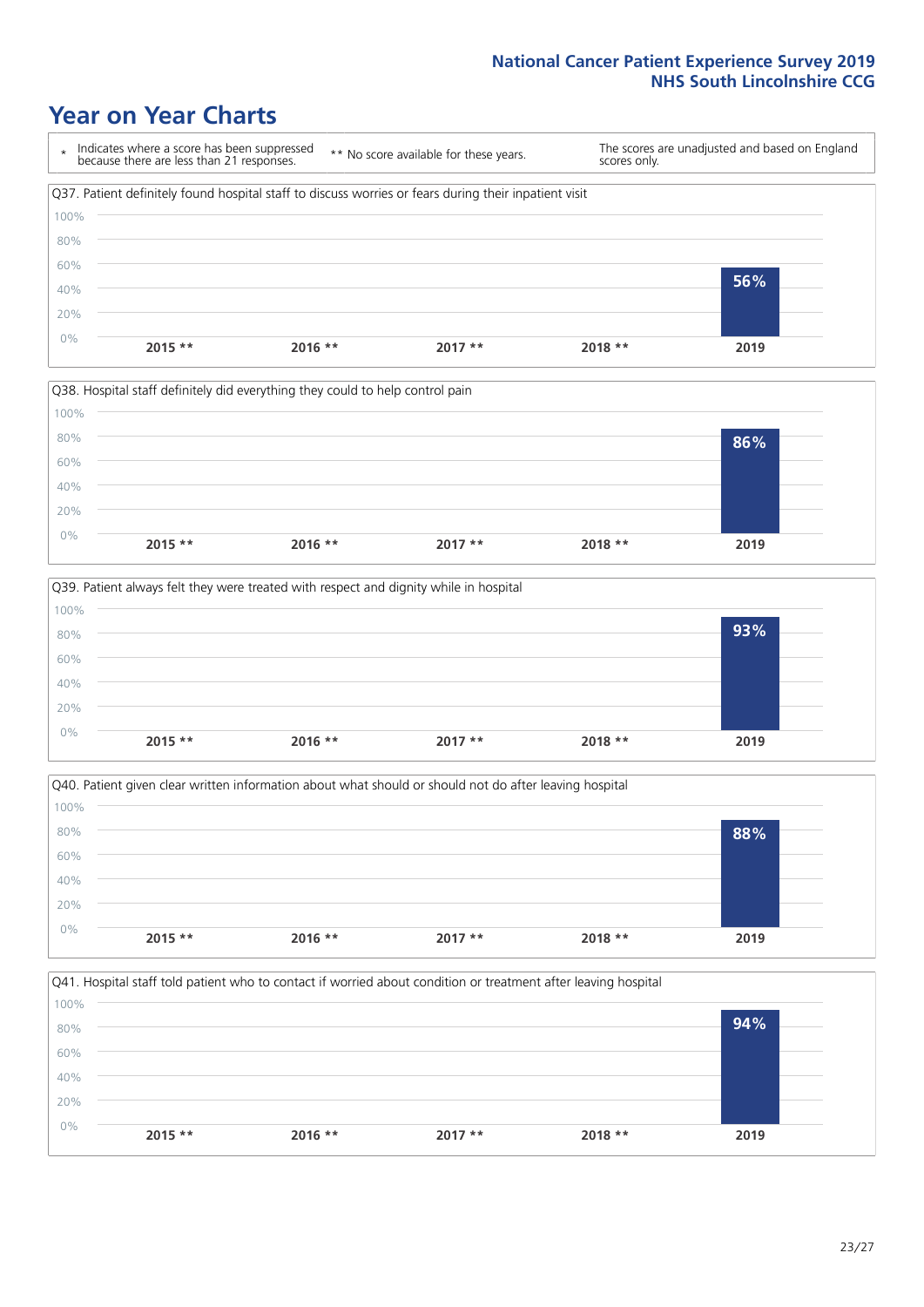### **Year on Year Charts**

\* Indicates where a score has been suppressed because there are less than 21 responses.

\*\* No score available for these years.

The scores are unadjusted and based on England scores only.

#### **HOSPITAL CARE AS A DAY PATIENT / OUTPATIENT**









Q49. Beforehand patient completely had all information needed about chemotherapy treatment 0% 20% 40% 60% 80% 100% **2015 2016 2017 2018 2019 81% 85% 83% 90% 82%**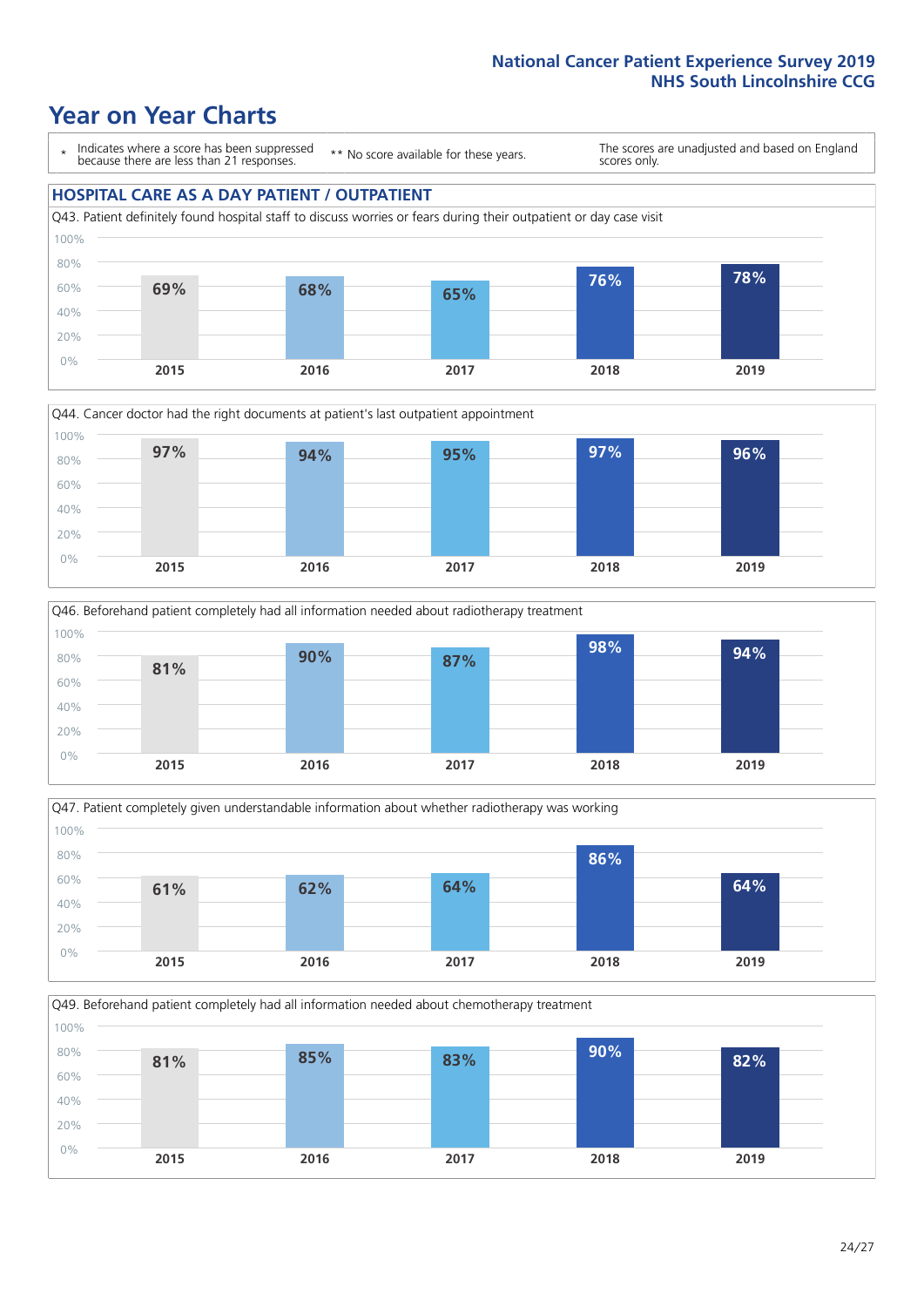### **Year on Year Charts**



#### **HOME CARE AND SUPPORT**







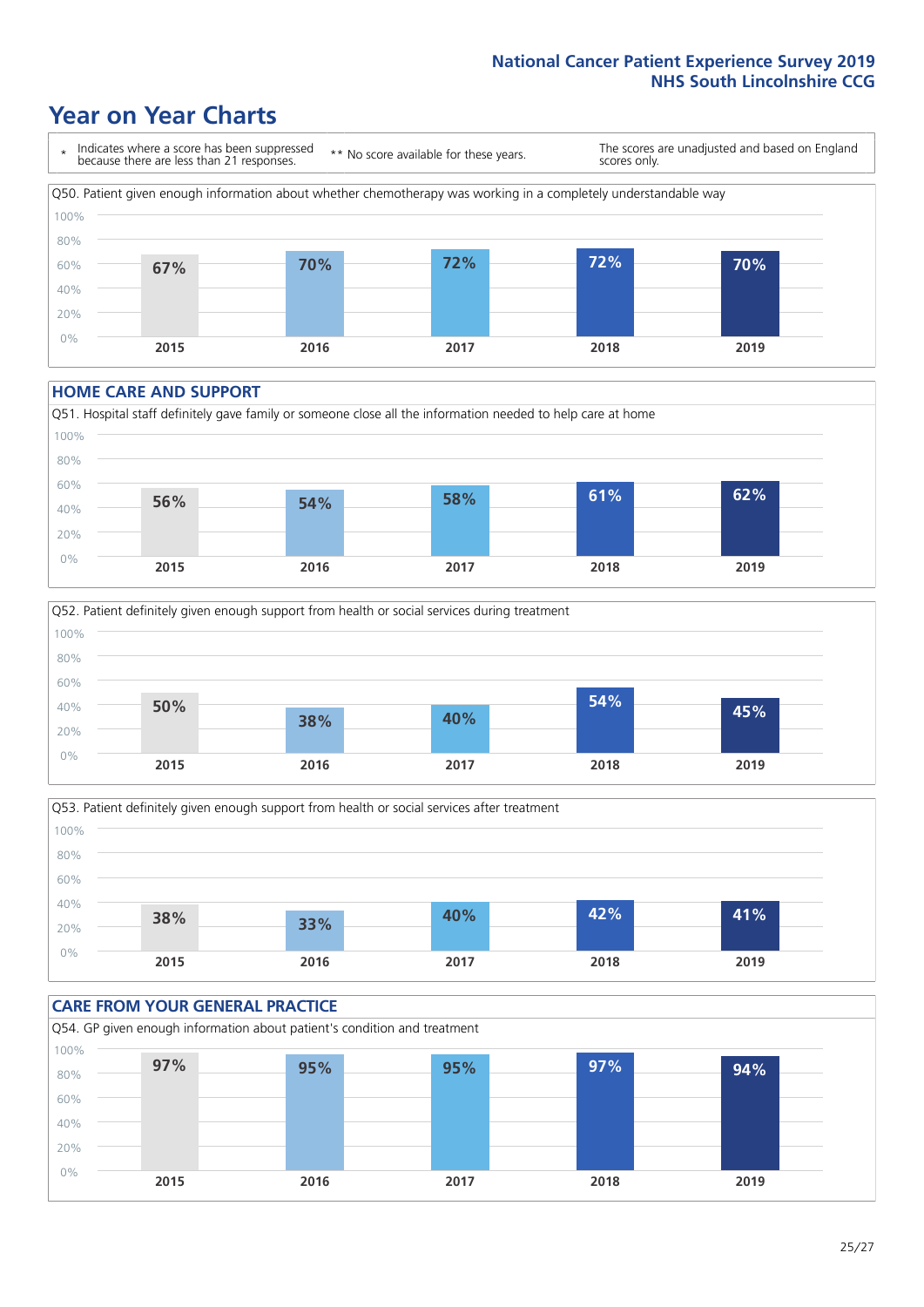### **Year on Year Charts**

\* Indicates where a score has been suppressed because there are less than 21 responses. \*\* No score available for these years. The scores are unadjusted and based on England scores only. Q55. General practice staff definitely did everything they could to support patient during treatment 0% 20% 40% 60% 80% 100% **2015 2016 2017 2018 2019 72% 59% 57% 58% 56%**

#### **YOUR OVERALL NHS CARE**







Q59. Patient felt length of time for attending clinics and appointments for cancer was about right 100%